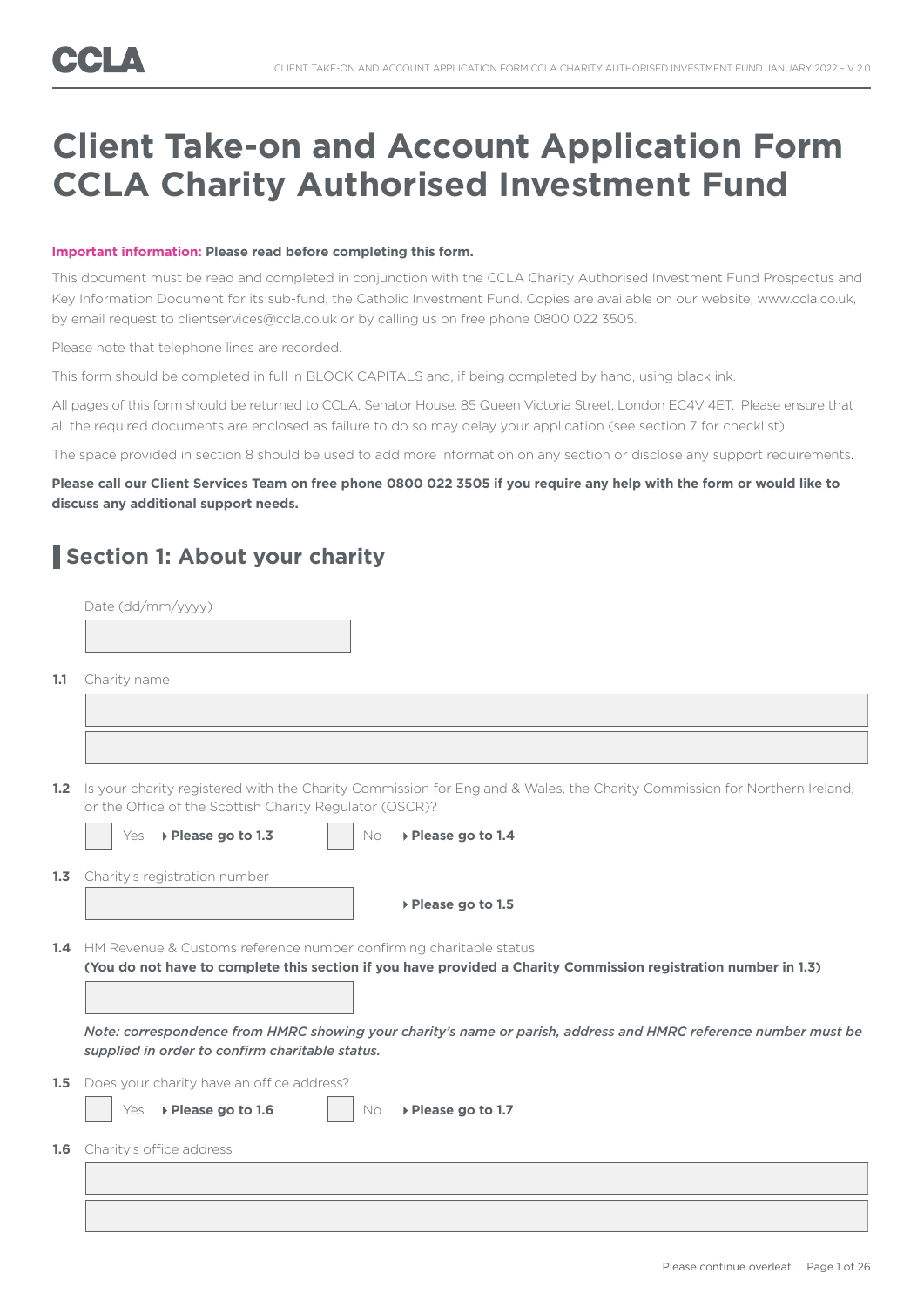

|     | Postcode                                                                                                                                                                                         |                     |                            |
|-----|--------------------------------------------------------------------------------------------------------------------------------------------------------------------------------------------------|---------------------|----------------------------|
|     |                                                                                                                                                                                                  |                     |                            |
|     |                                                                                                                                                                                                  |                     |                            |
|     | General email address                                                                                                                                                                            |                     |                            |
|     |                                                                                                                                                                                                  |                     |                            |
|     | I agree to CCLA retaining my email information until I request otherwise, on the understanding that my data will only<br>be used according to terms stated on page 25 and will be held securely. |                     |                            |
|     | Daytime telephone number                                                                                                                                                                         |                     |                            |
|     |                                                                                                                                                                                                  |                     |                            |
| 1.7 | When does your charity's financial year end? (dd/mm)                                                                                                                                             |                     |                            |
| 1.8 | Is your charity also registered as a limited company?                                                                                                                                            |                     |                            |
|     | ▶ Please complete sections 1.9,1.10,1.11 and 1.12<br>Yes                                                                                                                                         |                     | No ▶ Please go to 1.14     |
|     | (If yes - please enclose a copy of Certificate of Incorporation.)                                                                                                                                |                     |                            |
|     | 1.9 Company registration number                                                                                                                                                                  |                     |                            |
|     |                                                                                                                                                                                                  |                     |                            |
|     | 1.10 Company name (if different from charity name provided in 1.1)                                                                                                                               |                     |                            |
|     |                                                                                                                                                                                                  |                     |                            |
|     |                                                                                                                                                                                                  |                     |                            |
|     |                                                                                                                                                                                                  |                     |                            |
|     | 1.11 Company's registered address (if different from charity's office address provided in 1.6)                                                                                                   |                     |                            |
|     |                                                                                                                                                                                                  |                     |                            |
|     |                                                                                                                                                                                                  |                     |                            |
|     | Postcode                                                                                                                                                                                         |                     |                            |
|     |                                                                                                                                                                                                  |                     |                            |
|     |                                                                                                                                                                                                  |                     |                            |
|     | 1.12 Is the company limited by shares or by guarantee?                                                                                                                                           |                     |                            |
|     | Shares<br>▶ Please go to 1.13<br>Guarantee                                                                                                                                                       | ▶ Please go to 1.14 |                            |
|     | 1.13 Does any individual hold 25% or more of the shares of the company?                                                                                                                          |                     |                            |
|     | Yes<br>No                                                                                                                                                                                        |                     |                            |
|     | If yes, please add their details below:                                                                                                                                                          |                     |                            |
|     | Name                                                                                                                                                                                             |                     | Date of birth (dd/mm/yyyy) |
|     |                                                                                                                                                                                                  |                     |                            |
|     | Position                                                                                                                                                                                         |                     |                            |
|     |                                                                                                                                                                                                  |                     |                            |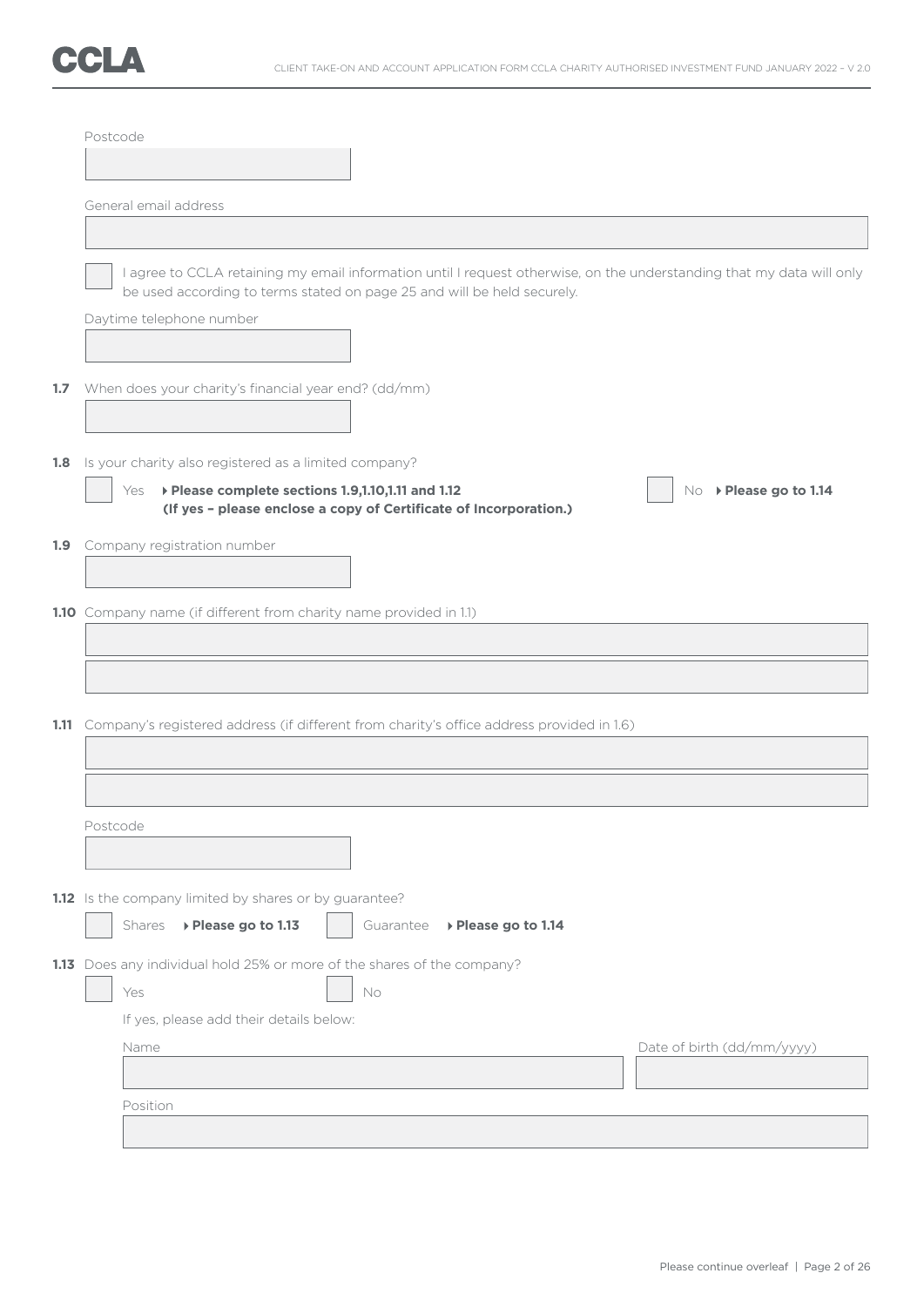| Postcode     |                                                                                                                                                                                                                                         |
|--------------|-----------------------------------------------------------------------------------------------------------------------------------------------------------------------------------------------------------------------------------------|
|              |                                                                                                                                                                                                                                         |
| Name         | Date of birth (dd/mm/yyyy)                                                                                                                                                                                                              |
| Position     |                                                                                                                                                                                                                                         |
|              |                                                                                                                                                                                                                                         |
| Home address |                                                                                                                                                                                                                                         |
|              |                                                                                                                                                                                                                                         |
| Postcode     |                                                                                                                                                                                                                                         |
|              |                                                                                                                                                                                                                                         |
| Name         | Date of birth (dd/mm/yyyy)                                                                                                                                                                                                              |
| Position     |                                                                                                                                                                                                                                         |
|              |                                                                                                                                                                                                                                         |
| Home address |                                                                                                                                                                                                                                         |
|              |                                                                                                                                                                                                                                         |
| Postcode     |                                                                                                                                                                                                                                         |
| Name         | Date of birth (dd/mm/yyyy)                                                                                                                                                                                                              |
|              |                                                                                                                                                                                                                                         |
| Position     |                                                                                                                                                                                                                                         |
| Home address |                                                                                                                                                                                                                                         |
|              |                                                                                                                                                                                                                                         |
|              |                                                                                                                                                                                                                                         |
| Postcode     |                                                                                                                                                                                                                                         |
|              |                                                                                                                                                                                                                                         |
|              | 1.14 If you answered no in 1.8, please confirm the legal structure of the charity below, otherwise please go to 1.15.<br>Trust > Please provide a copy of the trust deed or constitutional document. If the trust is insolvent or being |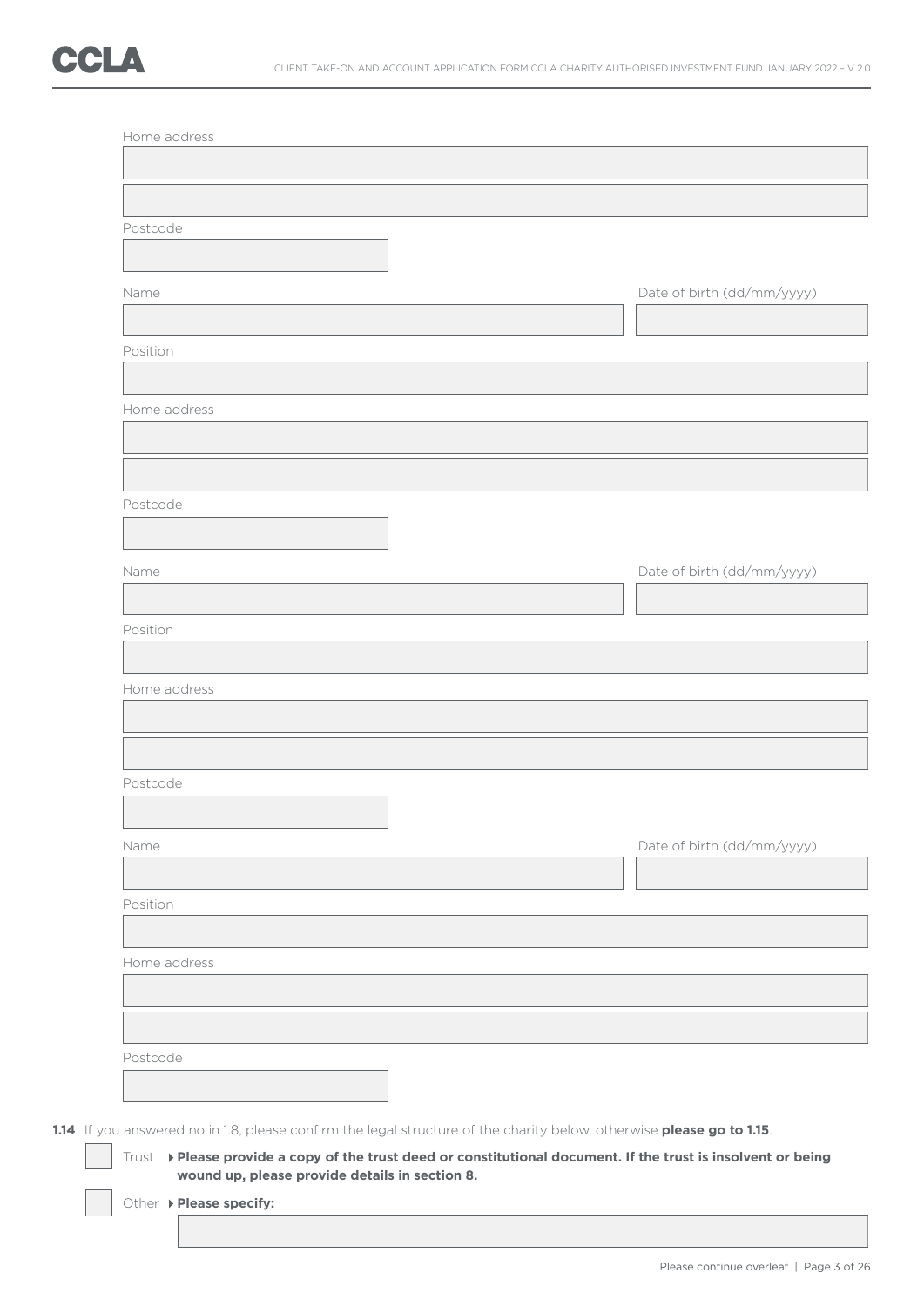#### **1.15** Does the charity have a settlor or settlors?

 *Note: a settlor is defined as a legal or natural person who sets up a trust and settles or transfers the trust property on or to the trustees for the benefit of the beneficiaries. This information is only applicable to the initial formation of the charity and will be detailed in the trust deed (or equivalent).*

|  | Ple |
|--|-----|
|  |     |

**Pase go to 1.16**  $\qquad$  No **Please go to 1.17** 

1.16 Does the settlor(s) still undertake any ongoing activities for the charity or carry any influence in the operation of the charity?

Yes **Please see below**  $\vert$  No **Please go to 1.17** 

 If yes, please provide the settlor's details. In the case of natural persons, please provide the name, date of birth and address. In the case of a legal entity, please provide the company name and number.

| Name         | Date of birth (dd/mm/yyyy) |
|--------------|----------------------------|
|              |                            |
| Home address |                            |
|              |                            |
|              |                            |
|              |                            |
| Postcode     |                            |
|              |                            |
| Name         | Date of birth (dd/mm/yyyy) |
|              |                            |
|              |                            |
| Home address |                            |
|              |                            |
|              |                            |
| Postcode     |                            |
|              |                            |
|              |                            |
| Company name | Company number             |
|              |                            |
| Company name | Company number             |
|              |                            |

1.17 Please provide the name, date of birth and address of all trustees/executive directors of the charity.

 If your charity is registered with the Charity Commission, the 'Super User' with access to the Charity Commission records can copy the full information that we require about the trustees from the Charity Commission Register and send a copy of this information with the form.

| Name     | Date of birth (dd/mm/yyyy) |
|----------|----------------------------|
|          |                            |
|          |                            |
| Position |                            |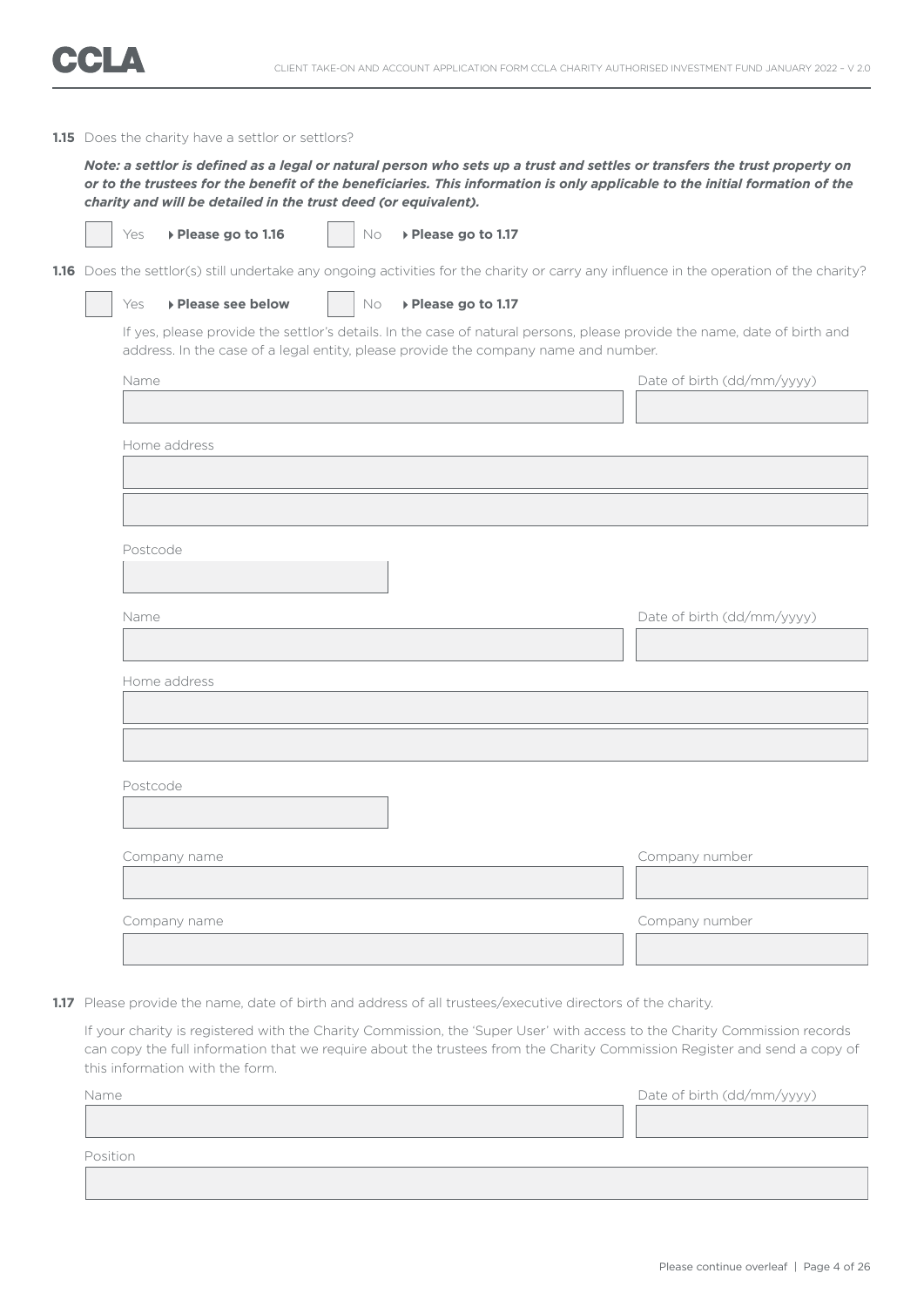| Home address |                            |
|--------------|----------------------------|
|              |                            |
|              |                            |
| Postcode     |                            |
|              |                            |
| Name         | Date of birth (dd/mm/yyyy) |
|              |                            |
| Position     |                            |
|              |                            |
| Home address |                            |
|              |                            |
|              |                            |
| Postcode     |                            |
|              |                            |
|              |                            |
| Name         | Date of birth (dd/mm/yyyy) |
|              |                            |
| Position     |                            |
|              |                            |
| Home address |                            |
|              |                            |
|              |                            |
| Postcode     |                            |
|              |                            |
| Name         | Date of birth (dd/mm/yyyy) |
|              |                            |
| Position     |                            |
|              |                            |
| Home address |                            |
|              |                            |
|              |                            |
| Postcode     |                            |
|              |                            |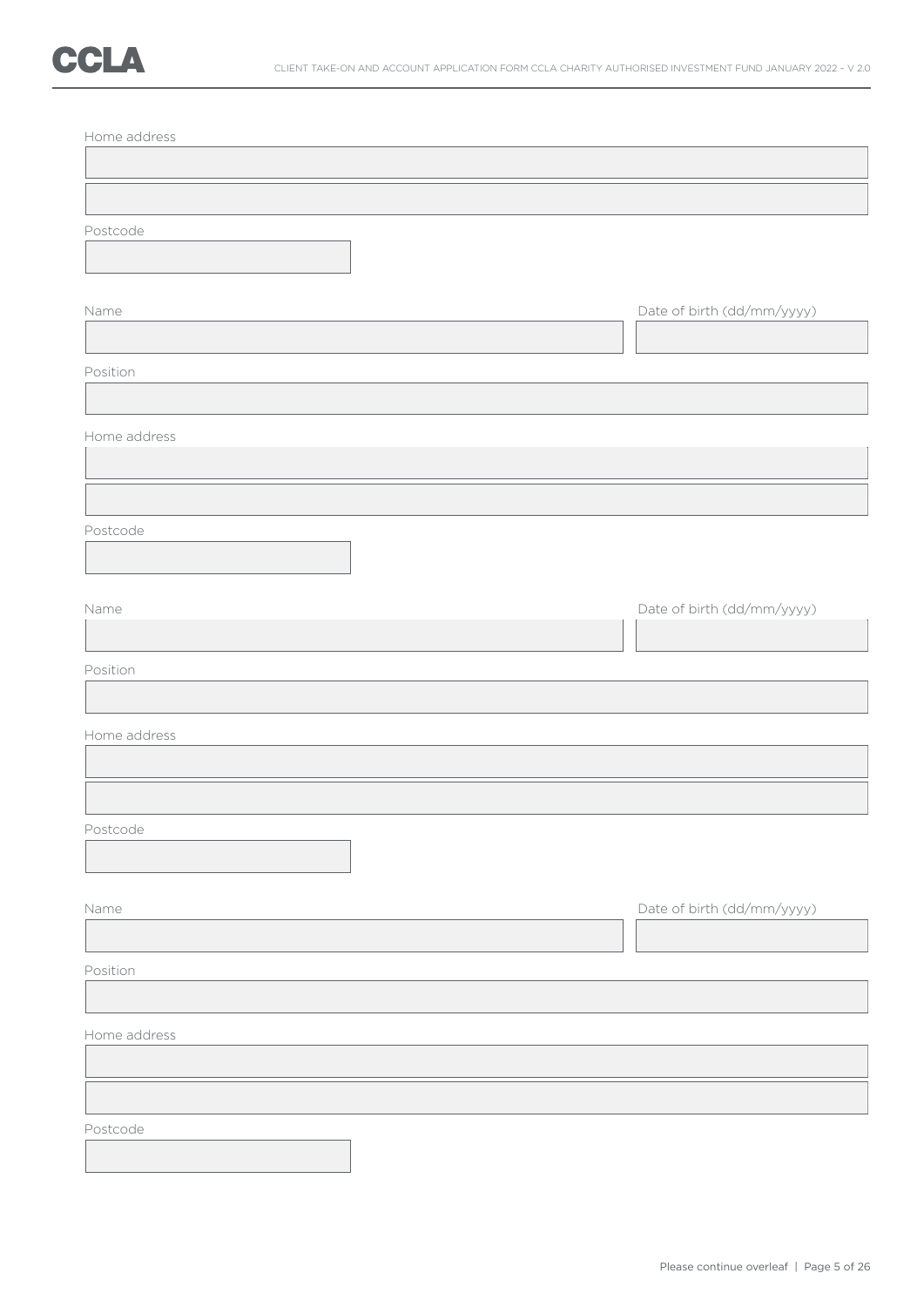| Name                                 |                                                                                                                          | Date of birth (dd/mm/yyyy) |
|--------------------------------------|--------------------------------------------------------------------------------------------------------------------------|----------------------------|
| Position                             |                                                                                                                          |                            |
| Home address                         |                                                                                                                          |                            |
|                                      |                                                                                                                          |                            |
| Postcode                             |                                                                                                                          |                            |
| Name                                 |                                                                                                                          | Date of birth (dd/mm/yyyy) |
| Position                             |                                                                                                                          |                            |
| Home address                         |                                                                                                                          |                            |
|                                      |                                                                                                                          |                            |
| Postcode                             |                                                                                                                          |                            |
|                                      | Please use the additional information section or a separate sheet if necessary.                                          |                            |
| directors (e.g Head of Finance etc). | 1.18 Names of individuals who exercise control over the management of the charity/company who are not trustees/executive |                            |
| Name                                 |                                                                                                                          | Date of birth (dd/mm/yyyy) |
| Position                             |                                                                                                                          |                            |

Home address

Postcode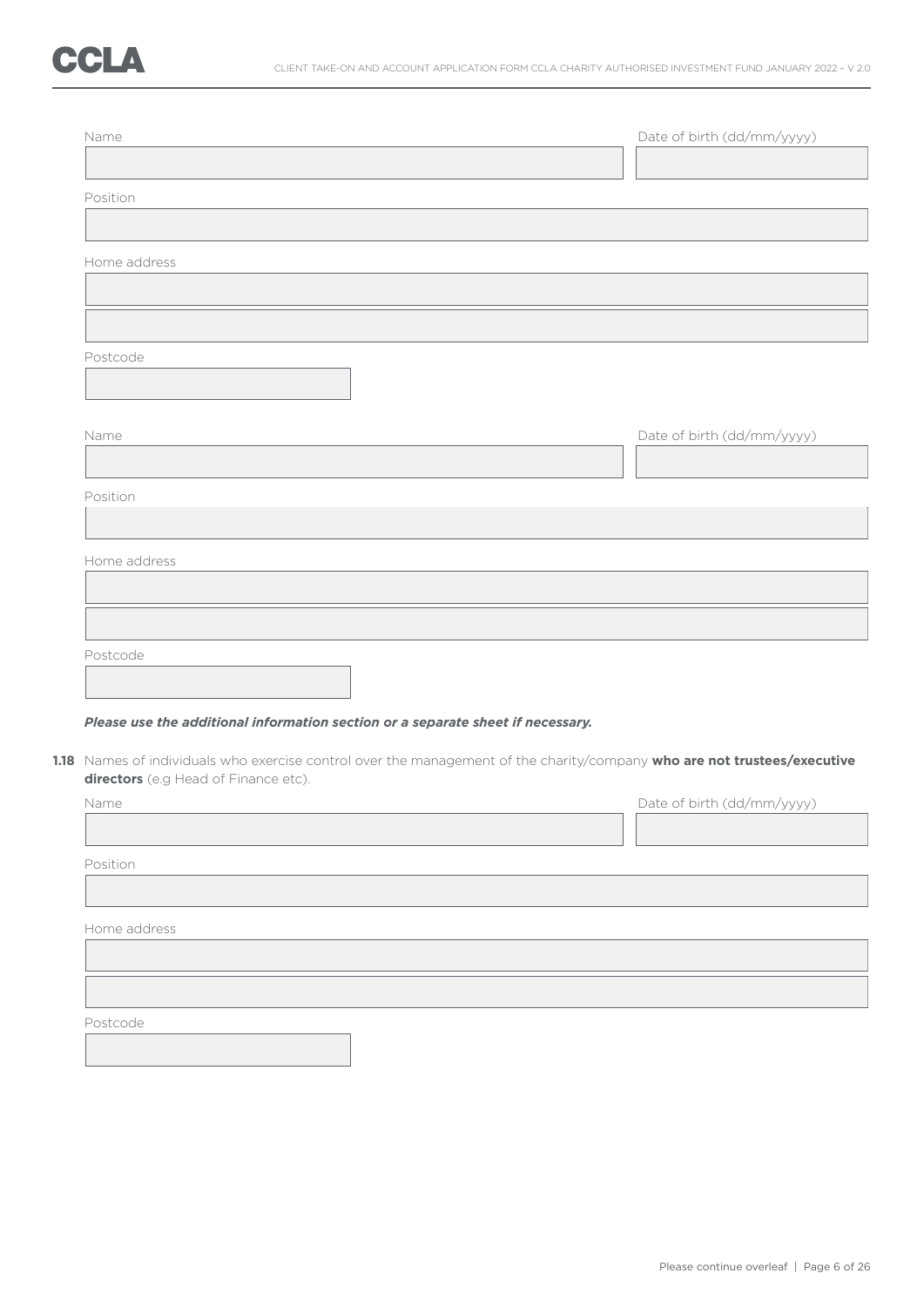

| Name         |  | Date of birth (dd/mm/yyyy) |
|--------------|--|----------------------------|
| Position     |  |                            |
|              |  |                            |
| Home address |  |                            |
|              |  |                            |
| Postcode     |  |                            |
|              |  |                            |
| Name         |  | Date of birth (dd/mm/yyyy) |
|              |  |                            |
| Position     |  |                            |
|              |  |                            |
| Home address |  |                            |
|              |  |                            |
| Postcode     |  |                            |
|              |  |                            |
| Name         |  | Date of birth (dd/mm/yyyy) |
|              |  |                            |
| Position     |  |                            |
|              |  |                            |
| Home address |  |                            |
|              |  |                            |
| Postcode     |  |                            |
|              |  |                            |
|              |  |                            |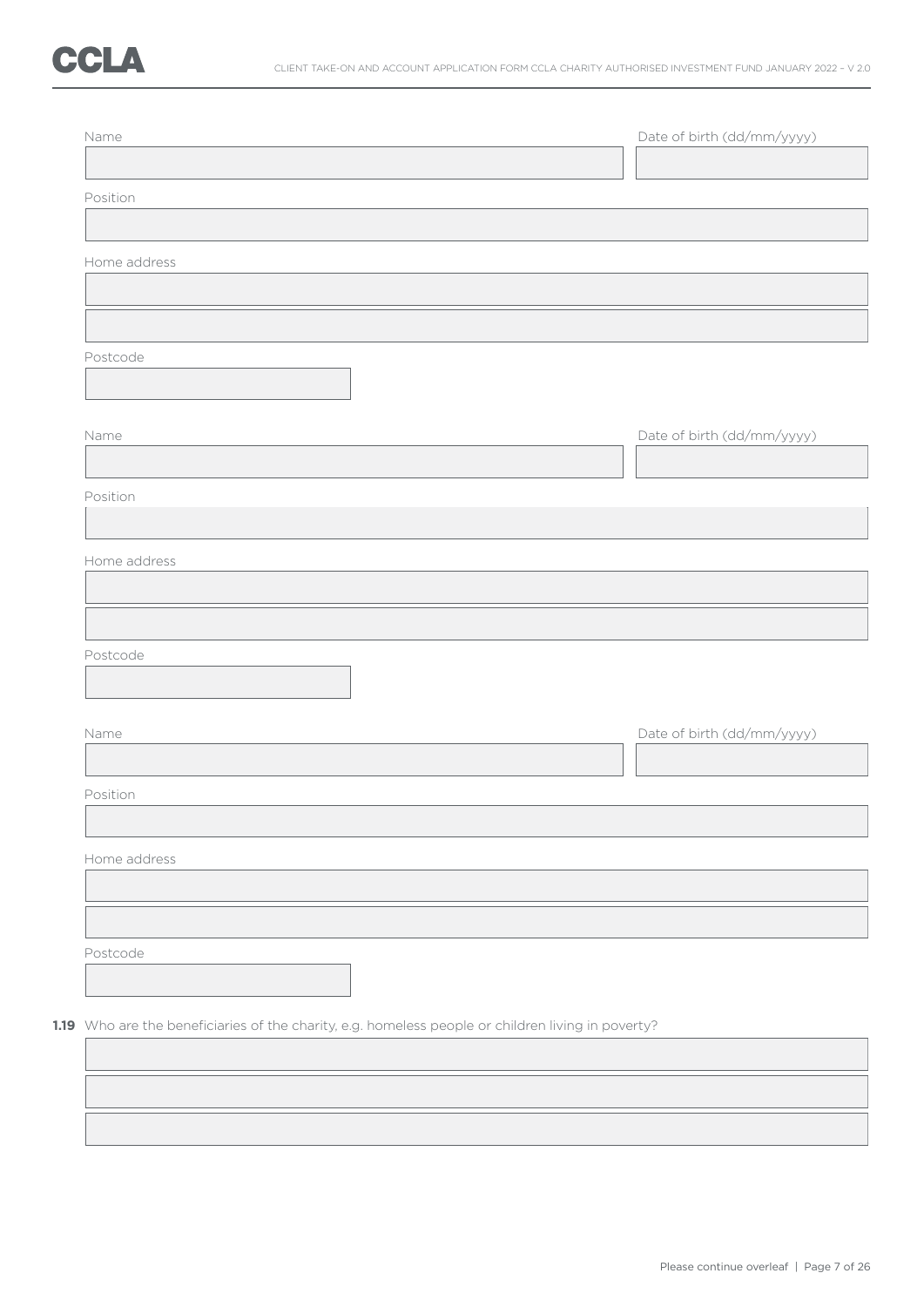**1.20** Does the charity operate/intend to operate outside of the United Kingdom?

|  | 1.21 If any names of jurisdictions provided in response to question 1.20 are listed in Appendix 1, please complete the additional<br>questions in this sub-section: |
|--|---------------------------------------------------------------------------------------------------------------------------------------------------------------------|
|  | 1.21.1 What activities have been undertaken in each jurisdiction during the last two years?                                                                         |
|  |                                                                                                                                                                     |
|  |                                                                                                                                                                     |
|  |                                                                                                                                                                     |
|  |                                                                                                                                                                     |
|  | 1.21.2 How many branches and/or offices does the charity have in each jurisdiction?                                                                                 |
|  |                                                                                                                                                                     |
|  |                                                                                                                                                                     |
|  |                                                                                                                                                                     |
|  |                                                                                                                                                                     |
|  | 1.21.3 What is the number and location of employees/volunteers?                                                                                                     |
|  |                                                                                                                                                                     |
|  |                                                                                                                                                                     |
|  |                                                                                                                                                                     |
|  |                                                                                                                                                                     |
|  | 1.21.4 What is the source of the charity's funding e.g. public donations, legacies etc?                                                                             |
|  |                                                                                                                                                                     |
|  |                                                                                                                                                                     |
|  |                                                                                                                                                                     |
|  |                                                                                                                                                                     |
|  | 1.21.5 Please provide details of the charity's income generated during the last three years including the amounts, sources<br>and jurisdiction:                     |
|  |                                                                                                                                                                     |
|  |                                                                                                                                                                     |
|  |                                                                                                                                                                     |
|  |                                                                                                                                                                     |
|  | 1.21.6 Does the charity have a/any benefactor(s) who contribute 10% or more of the charity's income?                                                                |
|  |                                                                                                                                                                     |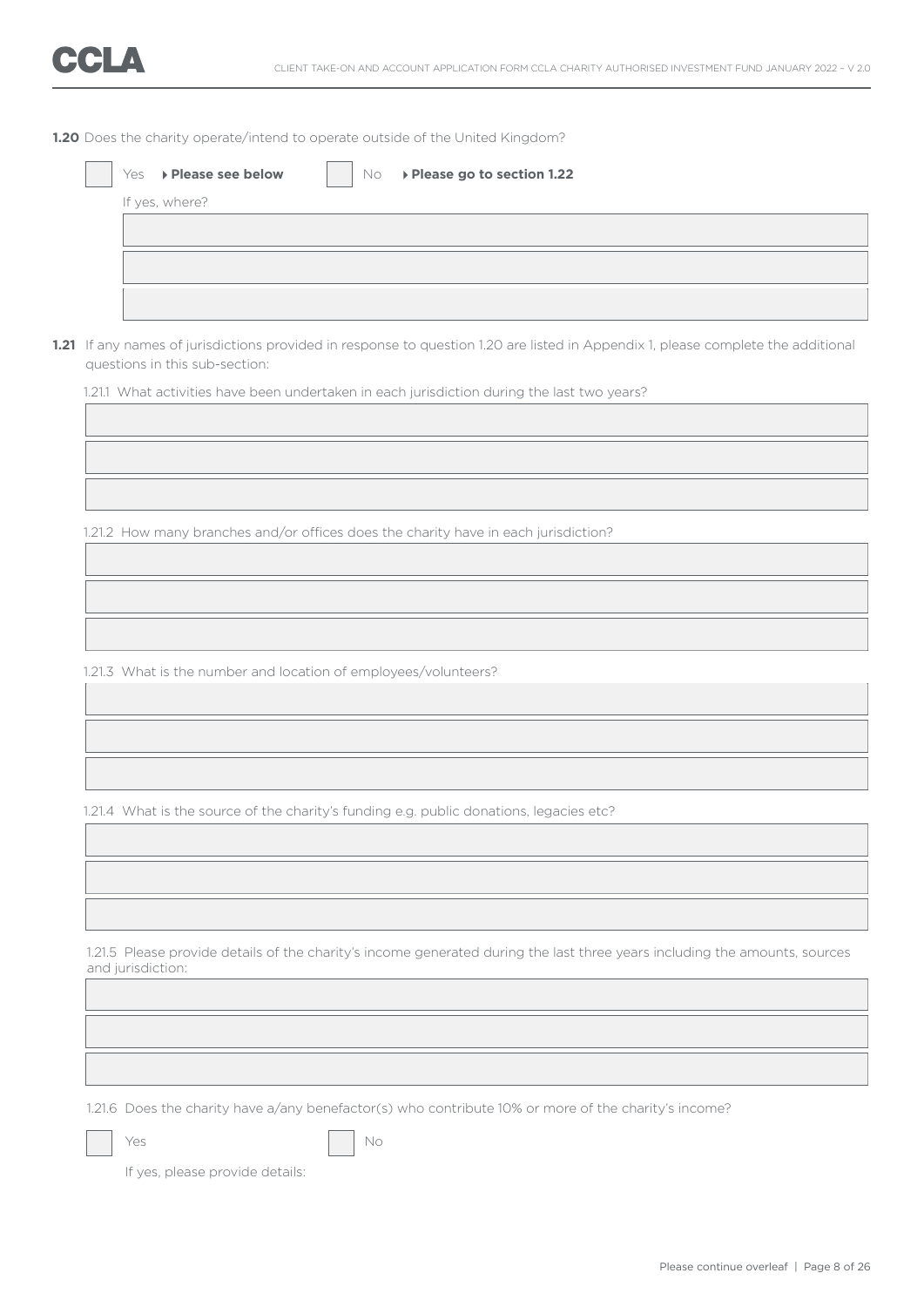

| Address      |                            |
|--------------|----------------------------|
|              |                            |
|              |                            |
| Postcode     |                            |
|              |                            |
|              |                            |
| Name         | Date of birth (dd/mm/yyyy) |
|              |                            |
| Address      |                            |
|              |                            |
|              |                            |
|              |                            |
| Postcode     |                            |
|              |                            |
| Name         | Date of birth (dd/mm/yyyy) |
|              |                            |
|              |                            |
| Address      |                            |
|              |                            |
|              |                            |
| Postcode     |                            |
|              |                            |
|              |                            |
| For entities |                            |
| Company name | Company number             |
|              |                            |
| Company name | Company number             |
|              |                            |
|              |                            |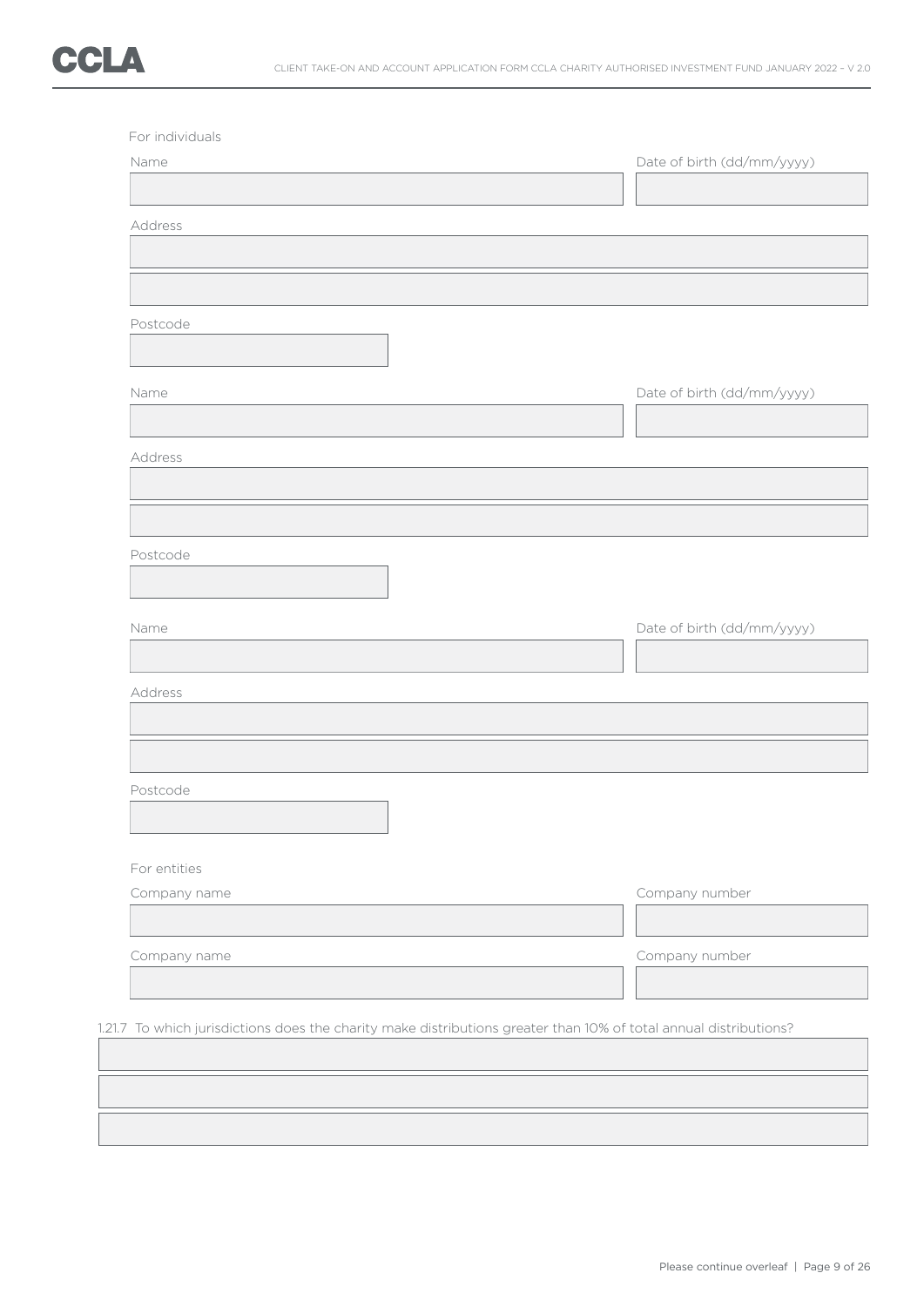

| Yes                             | No                                                                                                                           |  |
|---------------------------------|------------------------------------------------------------------------------------------------------------------------------|--|
| If yes, please provide details: |                                                                                                                              |  |
|                                 |                                                                                                                              |  |
|                                 |                                                                                                                              |  |
|                                 |                                                                                                                              |  |
|                                 |                                                                                                                              |  |
|                                 |                                                                                                                              |  |
|                                 |                                                                                                                              |  |
|                                 |                                                                                                                              |  |
|                                 |                                                                                                                              |  |
|                                 | 1.21.9 Does the charity have a code of conduct covering bribery and corruption that is applicable across all its operations? |  |
| Yes                             | No                                                                                                                           |  |
|                                 |                                                                                                                              |  |
|                                 |                                                                                                                              |  |
|                                 | What is the intended purpose of the investment with CCLA?                                                                    |  |
|                                 |                                                                                                                              |  |
|                                 |                                                                                                                              |  |
|                                 |                                                                                                                              |  |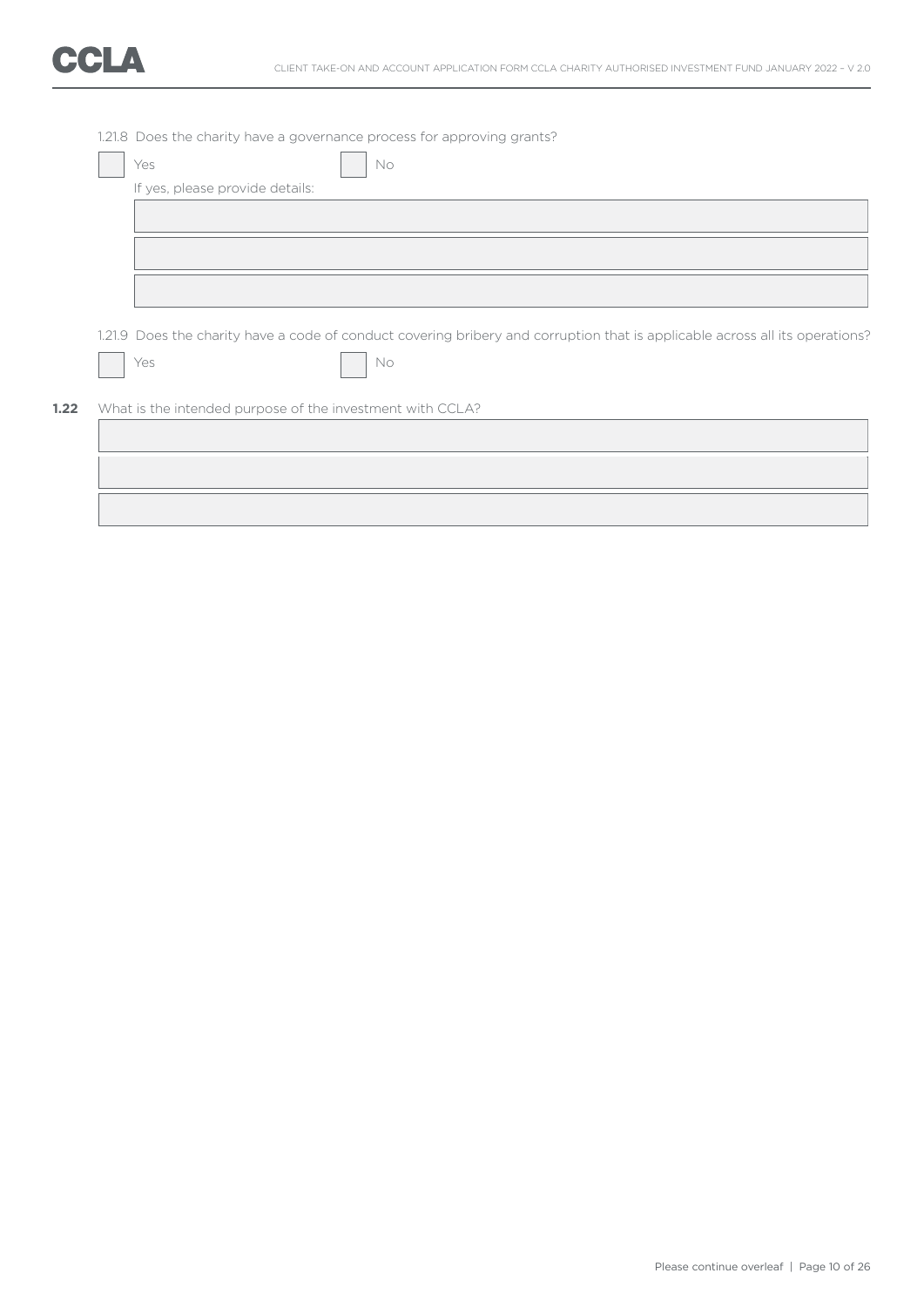### **Section 2: Authorising trustees/executive directors' authorisation**

This section must be read, completed and signed by a **minimum of two trustees/executive directors who have the authority**  to act on behalf of the charity. The trustees signing this section on behalf of a registered charity must be named on the Charity Commission register. Executive directors, such as CEOs, should be named as directors on the Companies House register.

### **Please note that CCLA adheres to Charity Commission guidance that all accounts should be operated by at least two authorised signatories.**

### **Anti-money laundering**

You may be asked to provide documentation to assist CCLA in verifying the identity of any individuals referenced in this form in accordance with regulatory requirements. This is normally done using electronic means but occasionally extra documents may be required from you to complete this process.

#### **Declarations:**

We, the applicant, represent, warrant and undertake that:

- The charity is eligible to invest in the CCLA Charity Authorised Investment Fund and indemnifies CCLA against any liabilities arising out of its ineligibility.
- We have read and understood the contents of the CCLA Charity Authorised Investment Fund Prospectus and the Key Information Document for the Catholic Investment Fund.
- We are authorised to act on behalf of the charity.
- All trustees/executive directors, individuals with significant control/influence over the charity and holders of 25% or more of the shares of the company (stated in this form) are known to us.
- To the best of our knowledge none of our trustees or authorised signatories are Politically Exposed Persons ("an individual who is or has, at any time in the preceding year, been entrusted with prominent public functions, or an immediate family member, or a known close associate, of such a person"). This definition only applies to those holding such a position in a state outside the UK, or in a Community institution or an international body.
- We will notify CCLA of any changes to the authorising trustees/executive directors, correspondent and/or authorised signatories.
- If this form is being authorised by a sole trustee/executive director, it is understood that this is only permitted where there are no other trustees/executive directors.
- The account(s) will be used to hold only charitable money.
- If the investing organisation ceases to be a charity we will inform CCLA immediately and disinvest.
- We understand that in the provision of this service, CCLA are executing transactions on an execution-only basis and are not providing advice on the merits of transactions and in relation to which the rules on assessment of appropriateness and suitability do not apply. Consequently, investors do not benefit from the protection of the rules on assessing appropriateness and suitability provided within the FCA rules.
- We should consult an intermediary if we require investment advice.
- The information contained in this form is true and accurate to the best of our knowledge and belief.

### **Authorisation:**

We authorise you to:

- Conduct the account(s) as instructed in this application form until you are instructed to the contrary on a mandate form.
- Accept faxed instructions that purport to be properly issued in accordance with this application form. We indemnify you against any costs or loss arising from your acting on such instructions.

### **First trustee/executive director**

| I |  |
|---|--|
|   |  |

Signature Date (dd/mm/yyyy)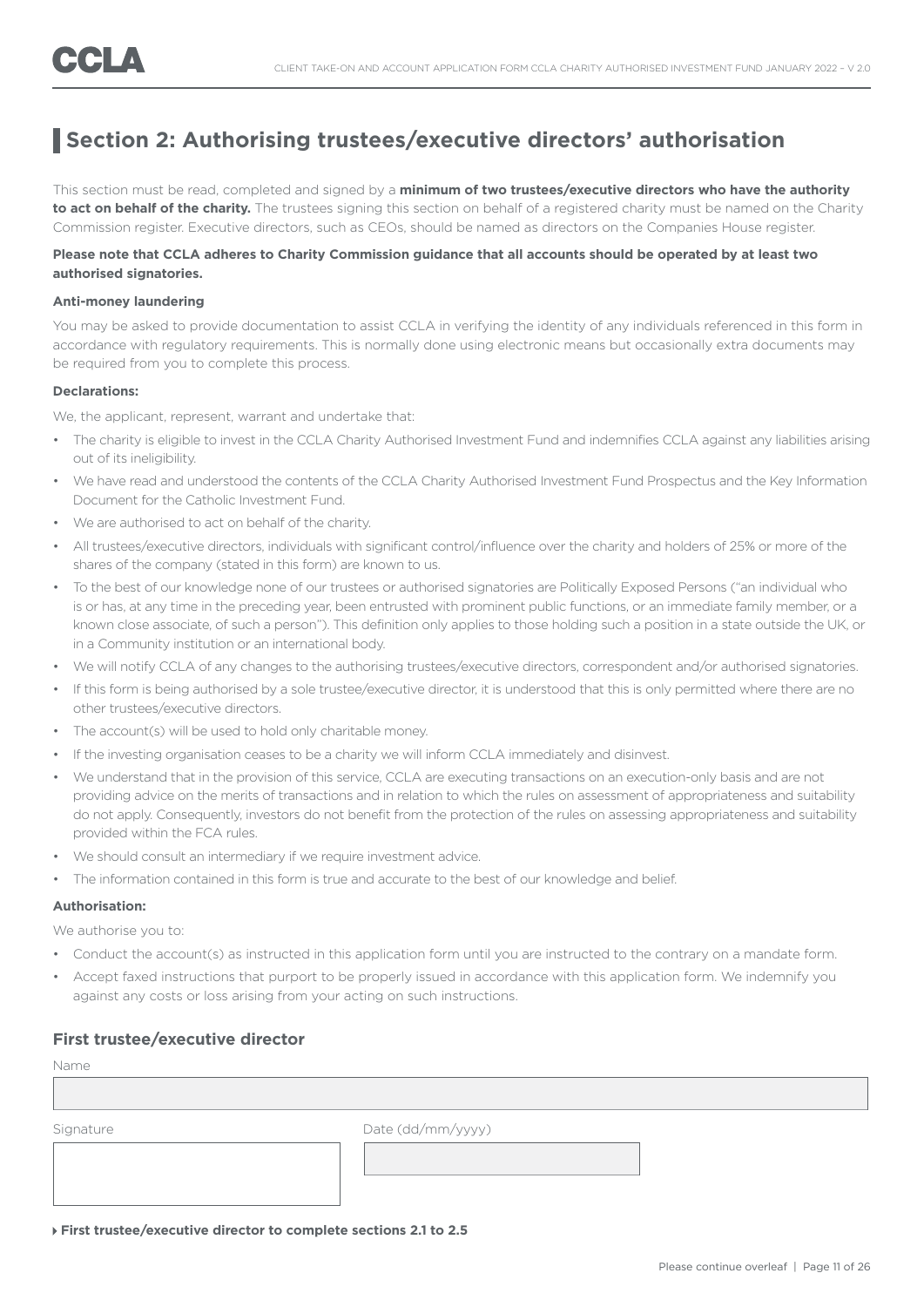### **Second trustee/executive director**

Name

| Signature                                                            | Date (dd/mm/yyyy)                                                                                                        |
|----------------------------------------------------------------------|--------------------------------------------------------------------------------------------------------------------------|
|                                                                      |                                                                                                                          |
|                                                                      |                                                                                                                          |
|                                                                      |                                                                                                                          |
| ▶ Second trustee/executive director to complete sections 2.6 to 2.10 |                                                                                                                          |
| 2.1 First trustee/executive director                                 |                                                                                                                          |
| Title                                                                | Forename                                                                                                                 |
|                                                                      |                                                                                                                          |
| Middle name                                                          | Surname                                                                                                                  |
|                                                                      |                                                                                                                          |
| Date of birth (dd/mm/yyyy)                                           | Position                                                                                                                 |
|                                                                      |                                                                                                                          |
|                                                                      |                                                                                                                          |
| Daytime telephone number                                             |                                                                                                                          |
|                                                                      |                                                                                                                          |
|                                                                      |                                                                                                                          |
| Email address                                                        |                                                                                                                          |
|                                                                      |                                                                                                                          |
|                                                                      |                                                                                                                          |
|                                                                      | I agree to CCLA retaining my email information until I request otherwise, on the understanding that my data will only    |
|                                                                      | be used according to terms stated on page 25 and will be held securely.                                                  |
| Home address                                                         |                                                                                                                          |
|                                                                      |                                                                                                                          |
|                                                                      |                                                                                                                          |
| Postcode                                                             |                                                                                                                          |
|                                                                      | Date moved to this address (dd/mm/yyyy)                                                                                  |
|                                                                      |                                                                                                                          |
|                                                                      | If you have lived at your home address for less than three years, please provide details of your previous address below. |
|                                                                      |                                                                                                                          |
|                                                                      |                                                                                                                          |
|                                                                      |                                                                                                                          |
| Postcode                                                             | Date moved to this address (dd/mm/yyyy)                                                                                  |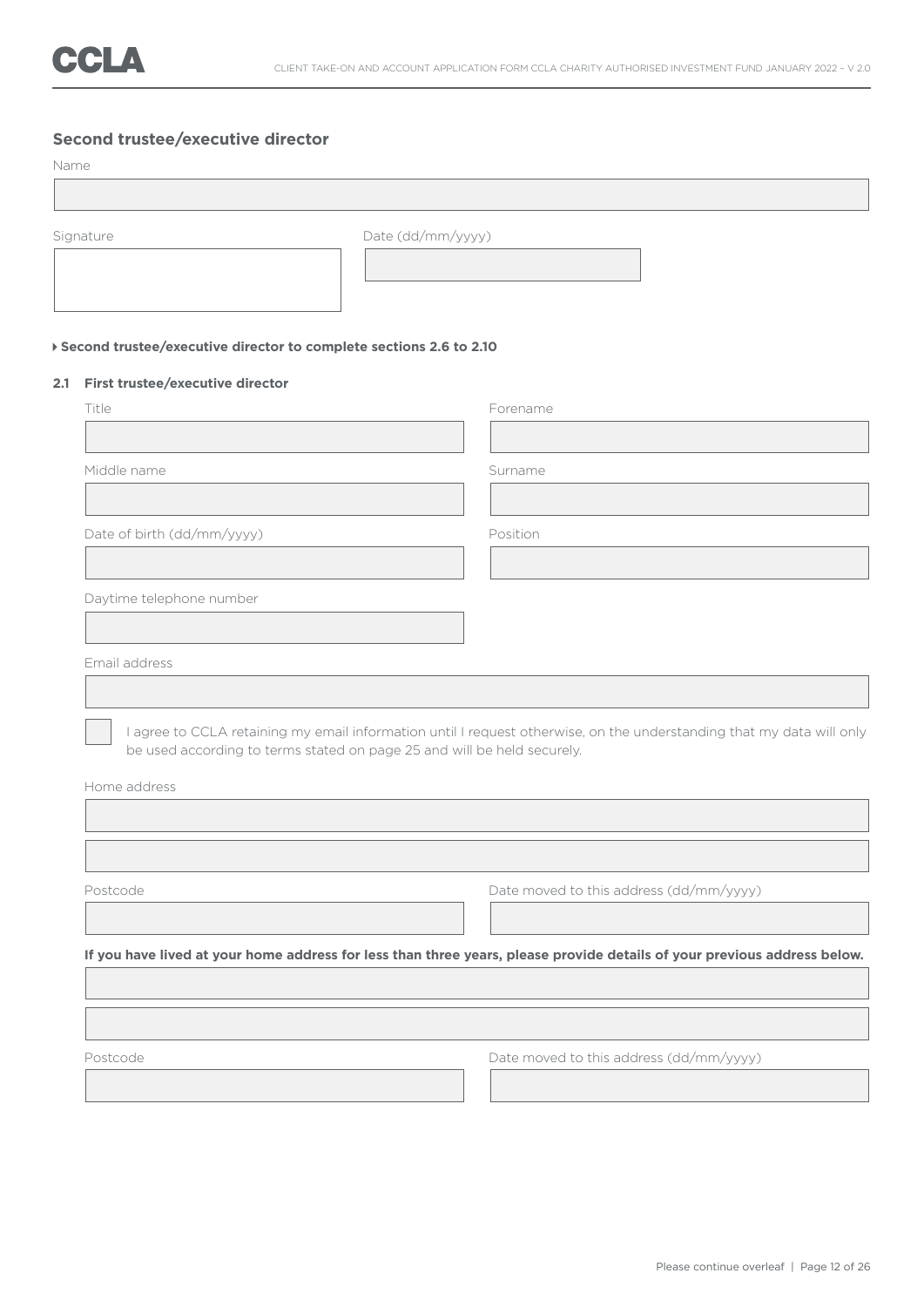

|     | 2.2 Will you be the correspondent? Please note that all correspondence will be sent to you. |                   |                                                                                                                      |  |  |  |  |
|-----|---------------------------------------------------------------------------------------------|-------------------|----------------------------------------------------------------------------------------------------------------------|--|--|--|--|
|     | ▶ Please go to 2.3<br>Yes                                                                   | $\rm No$          | ▶ Please go to 2.4                                                                                                   |  |  |  |  |
| 2.3 | (see section 1.6).                                                                          |                   | Please tick here if you are the correspondent and wish for correspondence to be sent to the charity's office address |  |  |  |  |
|     | 2.4 Will you be an authorised signatory?                                                    |                   |                                                                                                                      |  |  |  |  |
|     | Yes                                                                                         | No                |                                                                                                                      |  |  |  |  |
|     | Signature                                                                                   | Date (dd/mm/yyyy) |                                                                                                                      |  |  |  |  |
|     |                                                                                             |                   |                                                                                                                      |  |  |  |  |
|     |                                                                                             |                   |                                                                                                                      |  |  |  |  |
|     |                                                                                             |                   |                                                                                                                      |  |  |  |  |
|     | date of signing.                                                                            |                   | I confirm that to the best of my knowledge all of the above information that I have provided is correct as at the    |  |  |  |  |
|     |                                                                                             |                   |                                                                                                                      |  |  |  |  |
| 2.5 |                                                                                             |                   | Please tick here if you do not want to receive information on CCLA's other products and services by post.            |  |  |  |  |
|     | 2.6 Second trustee/executive director                                                       |                   |                                                                                                                      |  |  |  |  |
|     | Title                                                                                       |                   | Forename                                                                                                             |  |  |  |  |
|     |                                                                                             |                   |                                                                                                                      |  |  |  |  |
|     | Middle name                                                                                 |                   | Surname                                                                                                              |  |  |  |  |
|     |                                                                                             |                   |                                                                                                                      |  |  |  |  |
|     |                                                                                             |                   | Position                                                                                                             |  |  |  |  |
|     | Date of birth (dd/mm/yyyy)                                                                  |                   |                                                                                                                      |  |  |  |  |
|     |                                                                                             |                   |                                                                                                                      |  |  |  |  |
|     | Daytime telephone number                                                                    |                   |                                                                                                                      |  |  |  |  |
|     |                                                                                             |                   |                                                                                                                      |  |  |  |  |
|     | Email address                                                                               |                   |                                                                                                                      |  |  |  |  |
|     |                                                                                             |                   |                                                                                                                      |  |  |  |  |
|     |                                                                                             |                   |                                                                                                                      |  |  |  |  |

 I agree to CCLA retaining my email information until I request otherwise, on the understanding that my data will only be used according to terms stated on page 25 and will be held securely.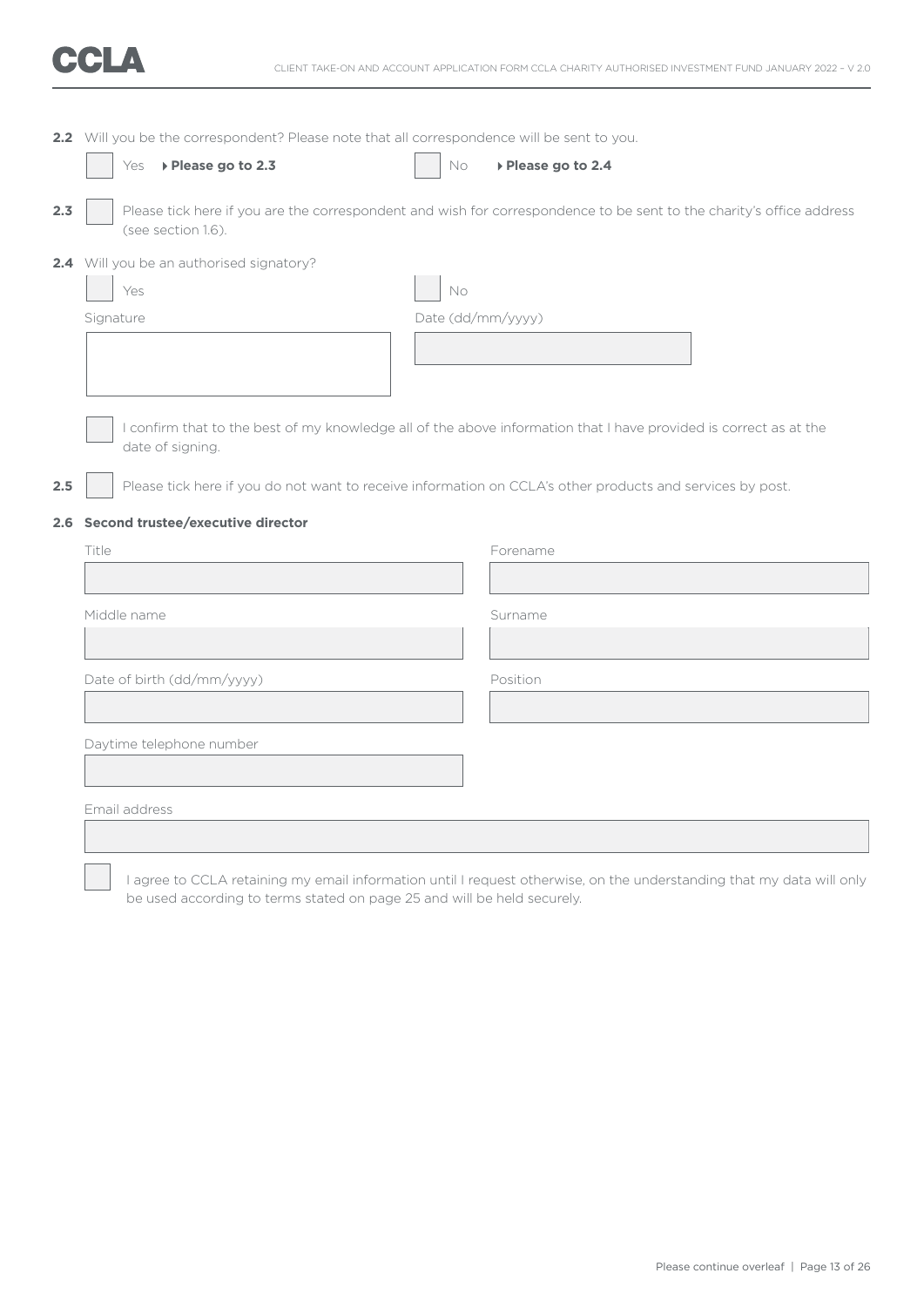|                  | Home address                                                                            |                                                                                                                          |
|------------------|-----------------------------------------------------------------------------------------|--------------------------------------------------------------------------------------------------------------------------|
|                  |                                                                                         |                                                                                                                          |
|                  |                                                                                         |                                                                                                                          |
|                  | Postcode                                                                                | Date moved to this address (dd/mm/yyyy)                                                                                  |
|                  |                                                                                         |                                                                                                                          |
|                  |                                                                                         | If you have lived at your home address for less than three years, please provide details of your previous address below. |
|                  |                                                                                         |                                                                                                                          |
|                  |                                                                                         |                                                                                                                          |
|                  | Postcode                                                                                | Date moved to this address (dd/mm/yyyy)                                                                                  |
|                  |                                                                                         |                                                                                                                          |
| 2.7 <sub>2</sub> | Will you be the correspondent? Please note that all correspondence will be sent to you. |                                                                                                                          |
|                  | ▶ Please go to 2.8<br>Yes                                                               | ▶ Please go to 2.9<br>No                                                                                                 |
| 2.8              | (see section 1.6).                                                                      | Please tick here if you are the correspondent and wish for correspondence to be sent to the charity's office address     |
| $2.9^{\circ}$    | Will you be an authorised signatory?                                                    |                                                                                                                          |
|                  | Yes                                                                                     | No                                                                                                                       |
|                  | Signature                                                                               | Date (dd/mm/yyyy)                                                                                                        |
|                  |                                                                                         |                                                                                                                          |
|                  |                                                                                         |                                                                                                                          |
|                  | of signing.                                                                             | I confirm that to the best of my knowledge all of the above information that I have provided is correct as at the date   |
| 2.10             |                                                                                         | Please tick here if you do not want to receive information on CCLA's other products and services by post.                |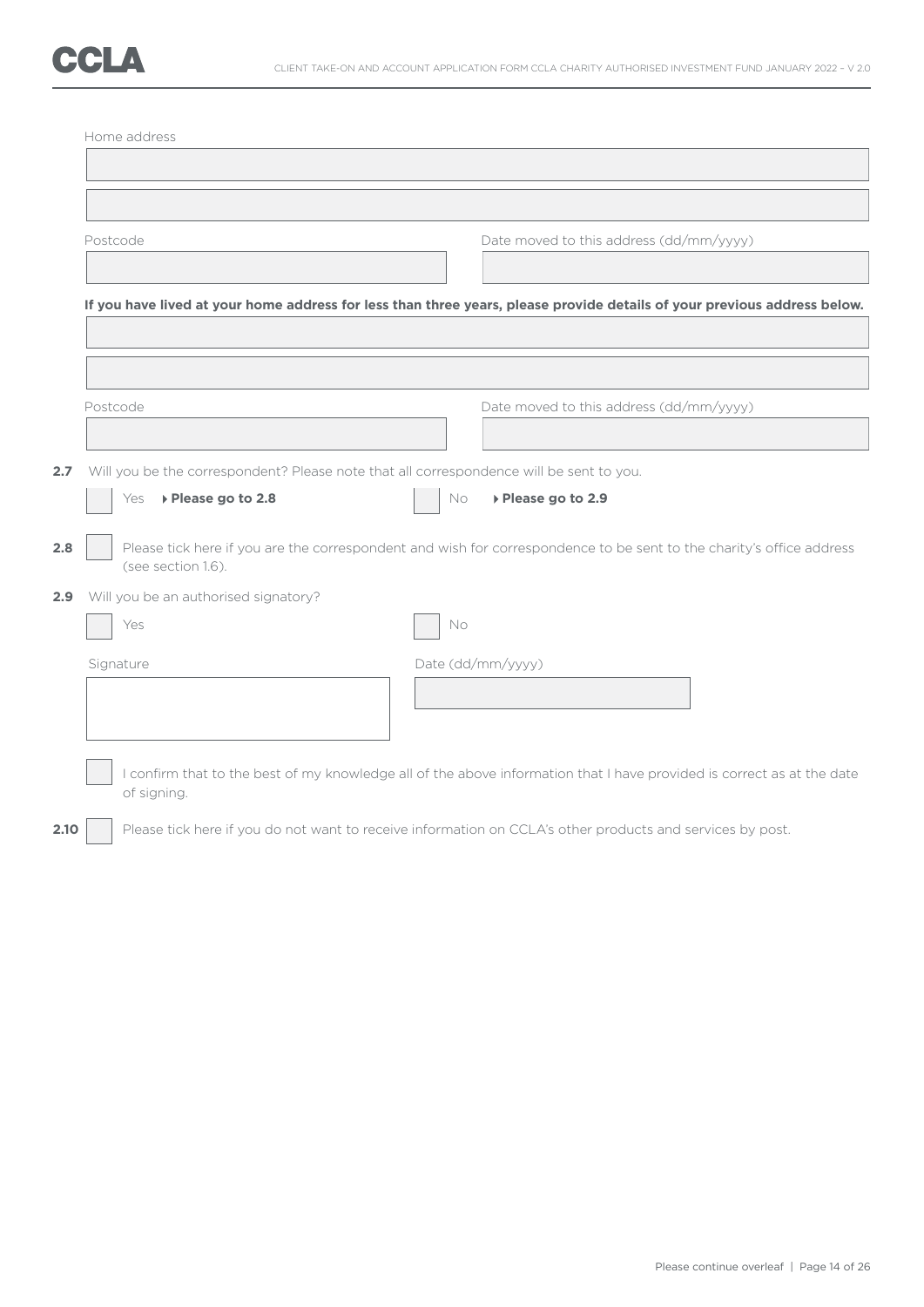### **Section 3: Correspondent (to whom all correspondence will be sent)**

**3.1** Only complete this section if the correspondent has not completed section 2.

| Title                      |                                                                         | Forename                                                                                                                                   |
|----------------------------|-------------------------------------------------------------------------|--------------------------------------------------------------------------------------------------------------------------------------------|
|                            |                                                                         |                                                                                                                                            |
| Middle name                |                                                                         | Surname                                                                                                                                    |
|                            |                                                                         |                                                                                                                                            |
| Date of birth (dd/mm/yyyy) |                                                                         | Position                                                                                                                                   |
|                            |                                                                         |                                                                                                                                            |
| Daytime telephone number   |                                                                         |                                                                                                                                            |
|                            |                                                                         |                                                                                                                                            |
| Email address              |                                                                         |                                                                                                                                            |
|                            |                                                                         |                                                                                                                                            |
|                            |                                                                         |                                                                                                                                            |
|                            | be used according to terms stated on page 25 and will be held securely. |                                                                                                                                            |
|                            |                                                                         |                                                                                                                                            |
| Home address<br>Postcode   |                                                                         | Date moved to this address (dd/mm/yyyy)                                                                                                    |
|                            |                                                                         |                                                                                                                                            |
| Signature                  |                                                                         | I agree to CCLA retaining my email information until I request otherwise, on the understanding that my data will only<br>Date (dd/mm/yyyy) |
|                            |                                                                         |                                                                                                                                            |
|                            |                                                                         |                                                                                                                                            |

I confirm that to the best of my knowledge all of the above information that I have provided is correct as at the date of signing.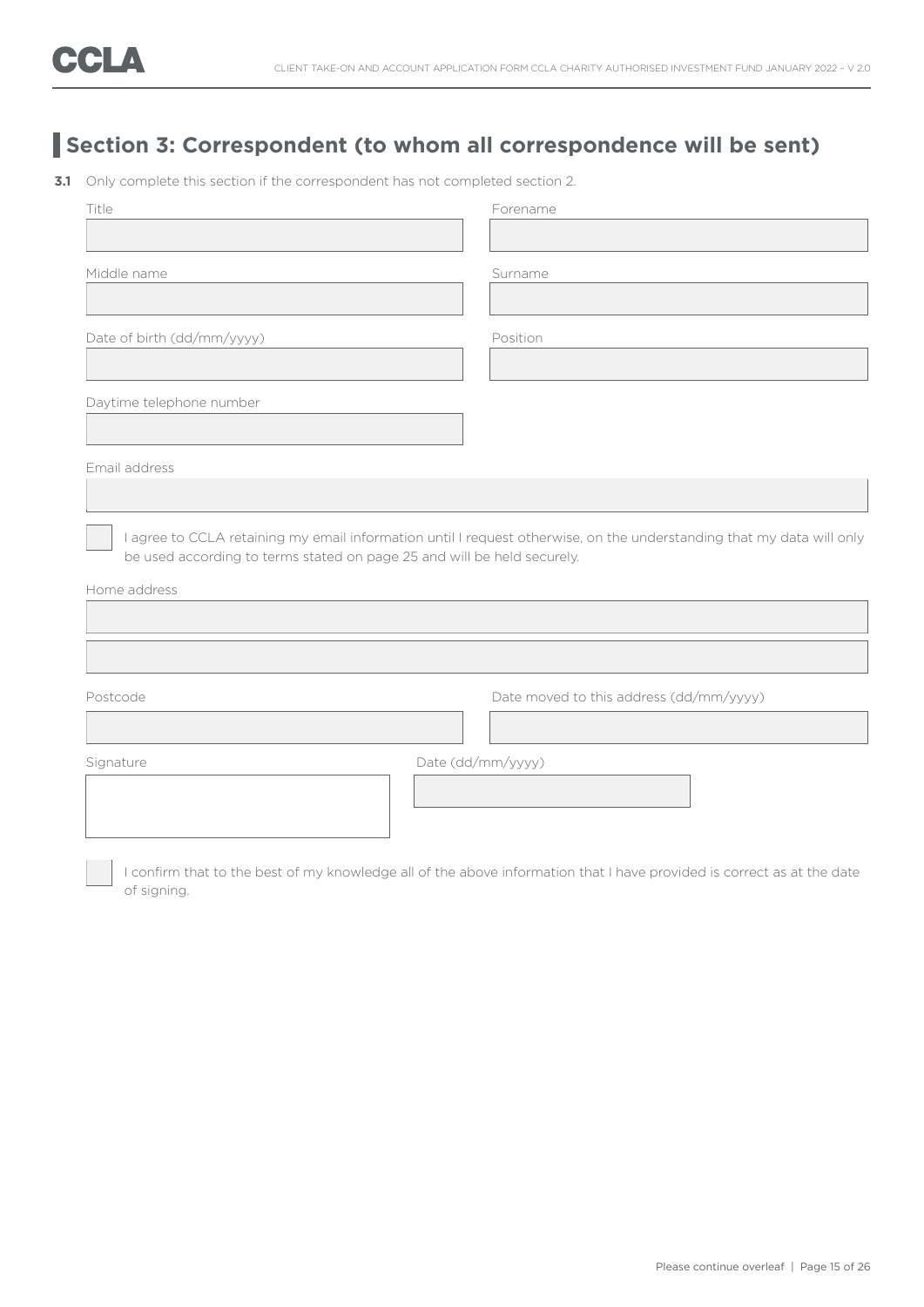**3.2** Will you be an authorised signatory? Yes **Please complete the address fields below** No **Please go to 3.3 If you have lived at your home address for less than three years, please provide details of your previous address below.** Postcode Date moved to this address (dd/mm/yyyy) **3.3** Please tick here if you wish for correspondence to be sent to the charity's office address (see section 1.6). **3.4** Please tick here if you do not want to receive information on CCLA's other products and services by post.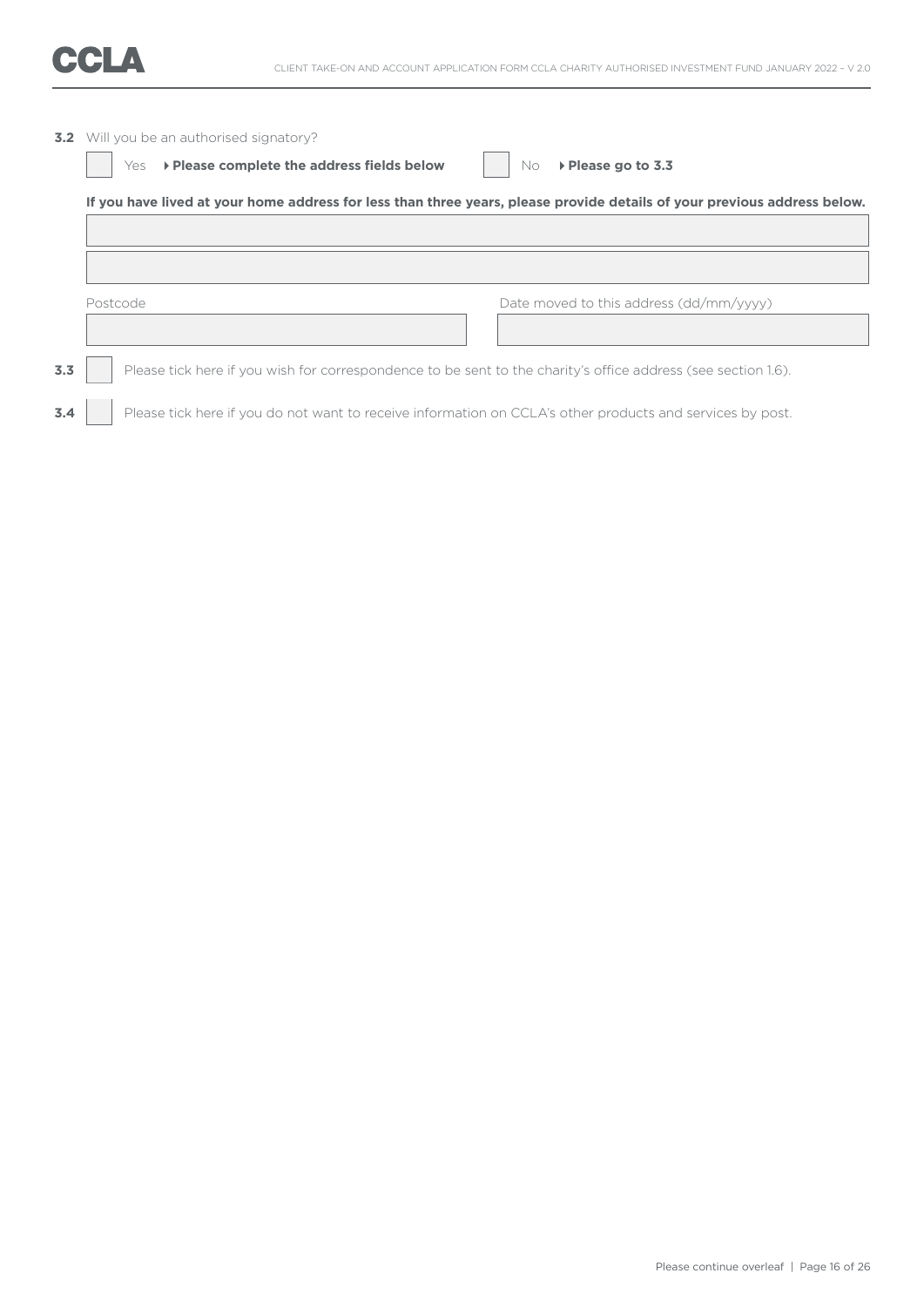### **Section 4: Additional authorised signatories**

**Please photocopy pages of section 4 if you require more than two additional signatories.**

### **4.1 Additional authorised signatory**

| Title                      |                                                                         | Forename                                                                                                                 |
|----------------------------|-------------------------------------------------------------------------|--------------------------------------------------------------------------------------------------------------------------|
|                            |                                                                         |                                                                                                                          |
| Middle name                |                                                                         | Surname                                                                                                                  |
|                            |                                                                         |                                                                                                                          |
| Date of birth (dd/mm/yyyy) |                                                                         | Position                                                                                                                 |
|                            |                                                                         |                                                                                                                          |
| Daytime telephone number   |                                                                         |                                                                                                                          |
|                            |                                                                         |                                                                                                                          |
| Email address              |                                                                         |                                                                                                                          |
|                            |                                                                         |                                                                                                                          |
|                            | be used according to terms stated on page 25 and will be held securely. | I agree to CCLA retaining my email information until I request otherwise, on the understanding that my data will only    |
| Home address               |                                                                         |                                                                                                                          |
|                            |                                                                         |                                                                                                                          |
|                            |                                                                         |                                                                                                                          |
|                            |                                                                         |                                                                                                                          |
| Postcode                   |                                                                         | Date moved to this address (dd/mm/yyyy)                                                                                  |
|                            |                                                                         |                                                                                                                          |
|                            |                                                                         | If you have lived at your home address for less than three years, please provide details of your previous address below. |
|                            |                                                                         |                                                                                                                          |
|                            |                                                                         |                                                                                                                          |
| Postcode                   |                                                                         | Date moved to this address (dd/mm/yyyy)                                                                                  |
|                            |                                                                         |                                                                                                                          |
|                            |                                                                         |                                                                                                                          |
| Signature                  |                                                                         |                                                                                                                          |
|                            |                                                                         | Date (dd/mm/yyyy)                                                                                                        |
|                            |                                                                         |                                                                                                                          |
|                            |                                                                         |                                                                                                                          |

I confirm that to the best of my knowledge all of the above information that I have provided is correct as at the date of signing.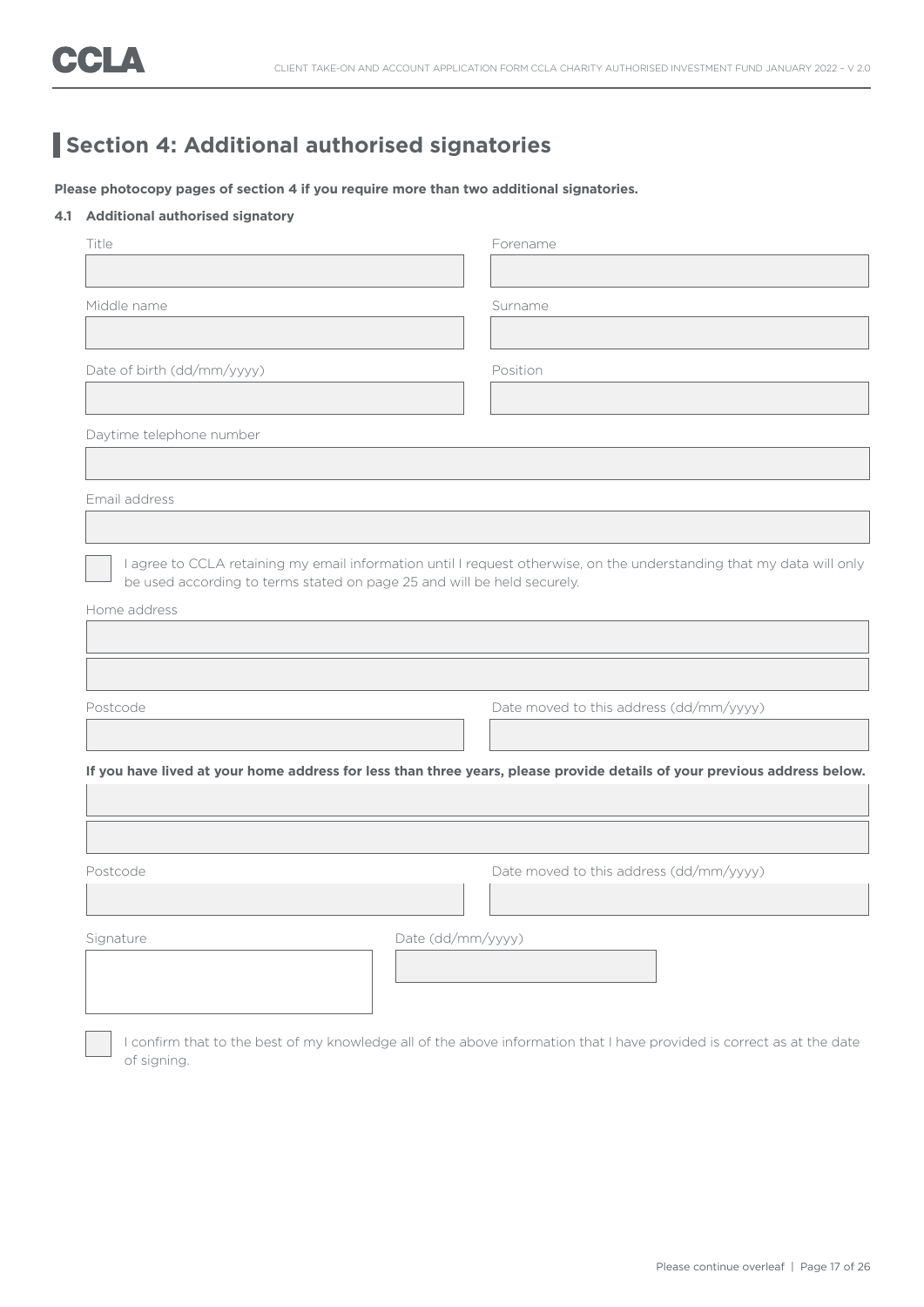# CCLA

**4.2** Please tick here if you do not want to receive information on CCLA's other products and services by post.

### **4.3 Additional authorised signatory**

| Title                      |                                                                         | Forename                                                                                                                 |
|----------------------------|-------------------------------------------------------------------------|--------------------------------------------------------------------------------------------------------------------------|
|                            |                                                                         |                                                                                                                          |
| Middle name                |                                                                         | Surname                                                                                                                  |
|                            |                                                                         |                                                                                                                          |
| Date of birth (dd/mm/yyyy) |                                                                         | Position                                                                                                                 |
|                            |                                                                         |                                                                                                                          |
| Daytime telephone number   |                                                                         |                                                                                                                          |
|                            |                                                                         |                                                                                                                          |
| Email address              |                                                                         |                                                                                                                          |
|                            |                                                                         |                                                                                                                          |
|                            | be used according to terms stated on page 25 and will be held securely. | I agree to CCLA retaining my email information until I request otherwise, on the understanding that my data will only    |
| Home address               |                                                                         |                                                                                                                          |
|                            |                                                                         |                                                                                                                          |
|                            |                                                                         |                                                                                                                          |
|                            |                                                                         |                                                                                                                          |
|                            |                                                                         |                                                                                                                          |
| Postcode                   |                                                                         | Date moved to this address (dd/mm/yyyy)                                                                                  |
|                            |                                                                         |                                                                                                                          |
|                            |                                                                         | If you have lived at your home address for less than three years, please provide details of your previous address below. |
|                            |                                                                         |                                                                                                                          |
|                            |                                                                         |                                                                                                                          |
|                            |                                                                         | Date moved to this address (dd/mm/yyyy)                                                                                  |
|                            |                                                                         |                                                                                                                          |
|                            | Date (dd/mm/yyyy)                                                       |                                                                                                                          |
| Postcode<br>Signature      |                                                                         |                                                                                                                          |
|                            |                                                                         |                                                                                                                          |
|                            |                                                                         |                                                                                                                          |
| of signing.                |                                                                         | I confirm that to the best of my knowledge all of the above information that I have provided is correct as at the date   |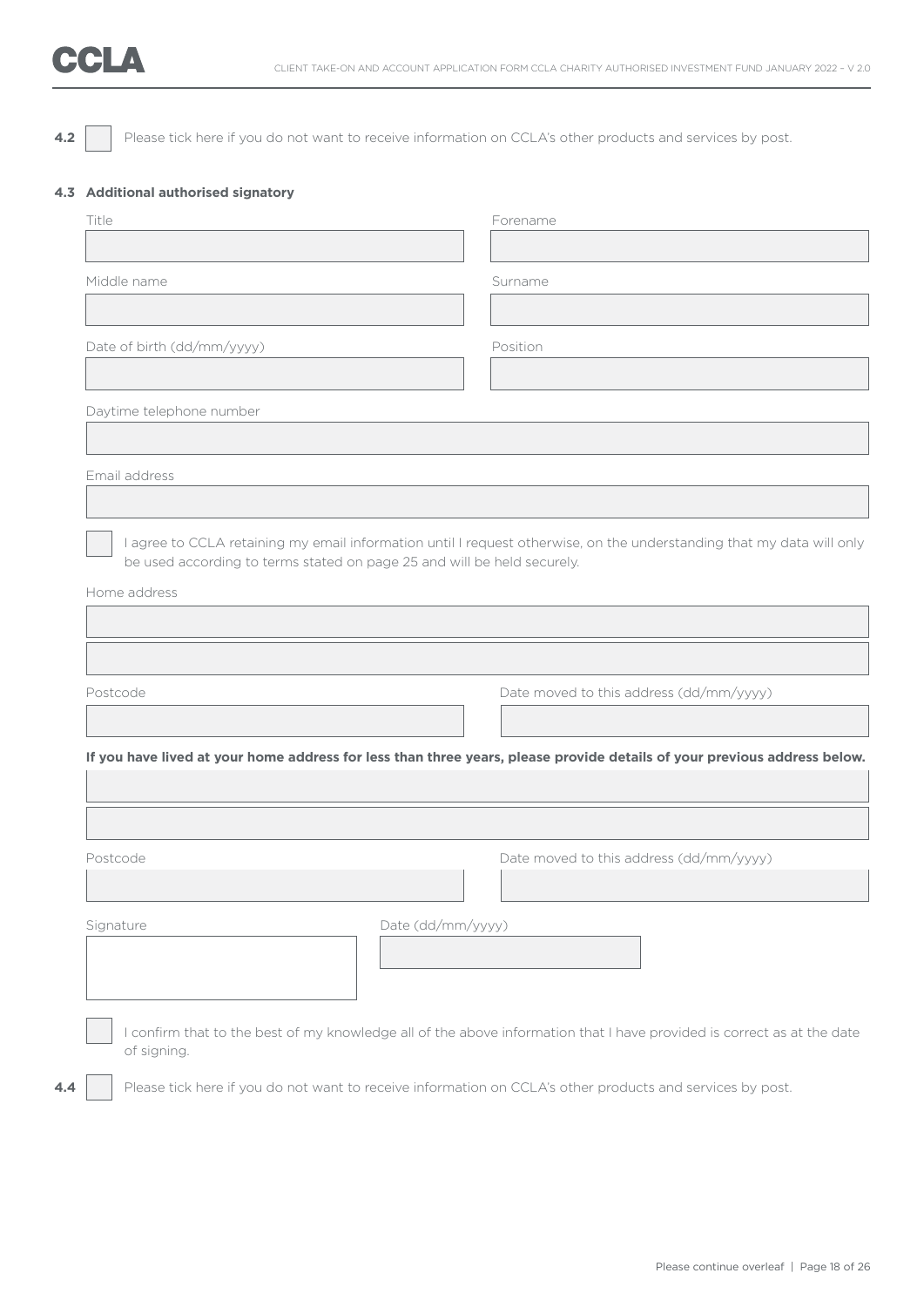### **Section 5: Nominated bank details**

**Important information: Payments may only be made to a bank account in the charity's name. Please see section 7 for the acceptable documents required to verify the bank account. Subscription payments must originate from the nominated bank account.**

| Bank/building society name                 |                |  |
|--------------------------------------------|----------------|--|
|                                            |                |  |
| Branch title                               |                |  |
|                                            |                |  |
| Account name                               |                |  |
|                                            |                |  |
| Sort code                                  | Account number |  |
|                                            |                |  |
| Building society reference (if applicable) |                |  |
|                                            |                |  |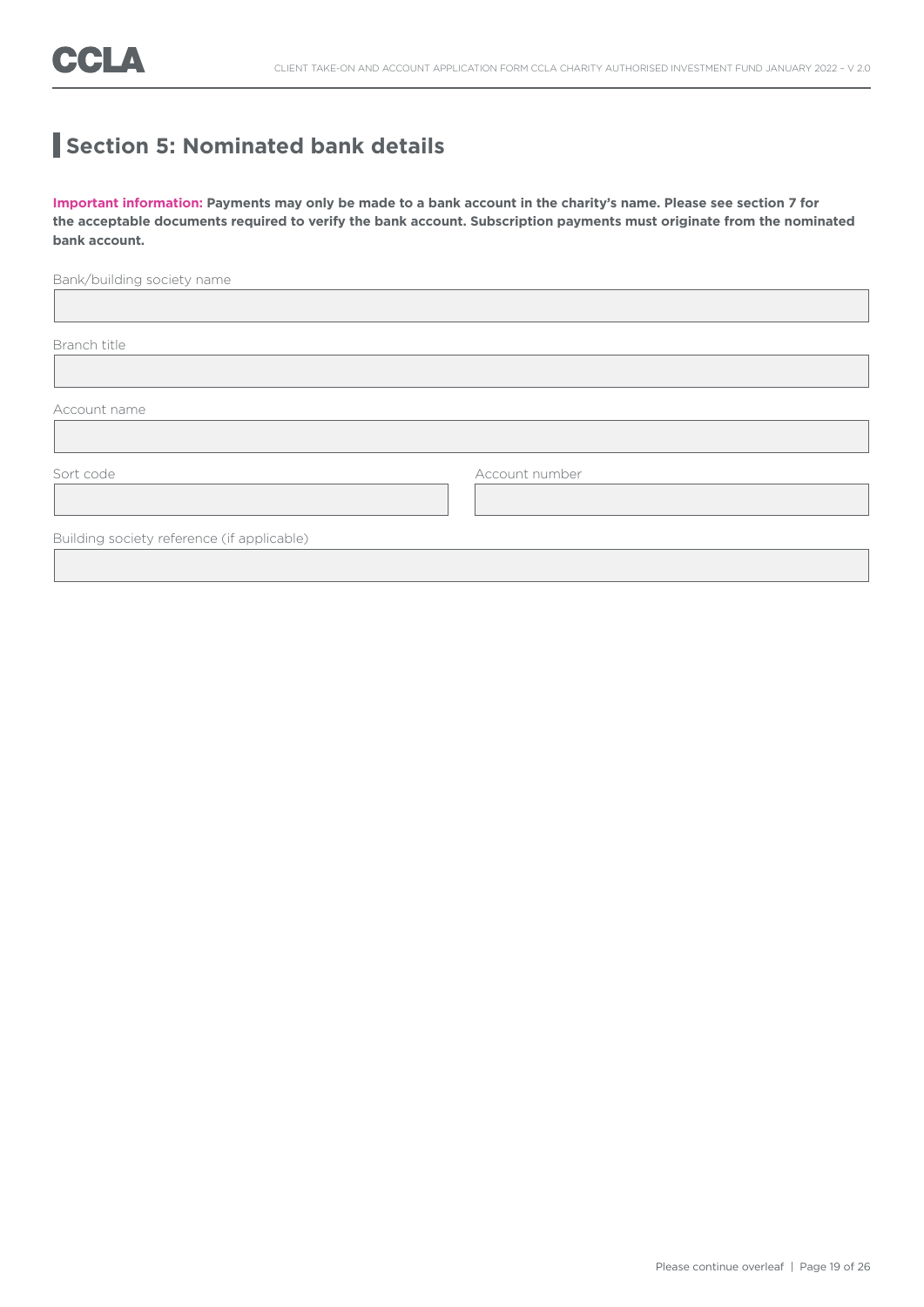### **Section 6: Email instructions authority**

Instructions on a CCLA form, sent by email to us as a PDF, and signed in accordance with the account mandate, can be accepted if we have the relevant email instructions authority.

Please complete this section if you would like us to accept instructions by email.

**Important information: A PDF version of a CCLA form attached to your email is your instruction to us and should be sent to correspondence@ccla.co.uk. Do not send the original documentation in the post and do not resend the email and/or the attachment as your instruction may be processed again. This mailbox will automatically upload the PDF for processing so any additional information contained in the body of the email will not be seen. If you have any additional information about the instruction, please send your email and PDF to clientservices@ccla.co.uk.**

### **Authority to accept email instructions**

In consideration of CCLA agreeing to accept from us, notwithstanding the terms of the relevant mandate, from time to time instructions purporting to come from us in the form of email instructions in relation to our account(s), we confirm and accept that CCLA does not accept responsibility for, and we will not seek to hold CCLA liable for any actions, proceedings, claims, losses, damage, costs and expenses that may be suffered or incurred as a result of CCLA accepting, or acting upon, instructions that CCLA reasonably believes have come from us, or have been given on our behalf. We accept responsibility for any losses or costs that might be incurred as a result of the cancellation of any purchase or sale of units carried out as a result of CCLA accepting, or acting upon, instructions that CCLA reasonably believes have come from us or have been given on our behalf.

### **Authorisation**

Authorised signatory name

I

Signature Date (dd/mm/yyyy)

Authorised signatory name

I

Signature Date (dd/mm/yyyy)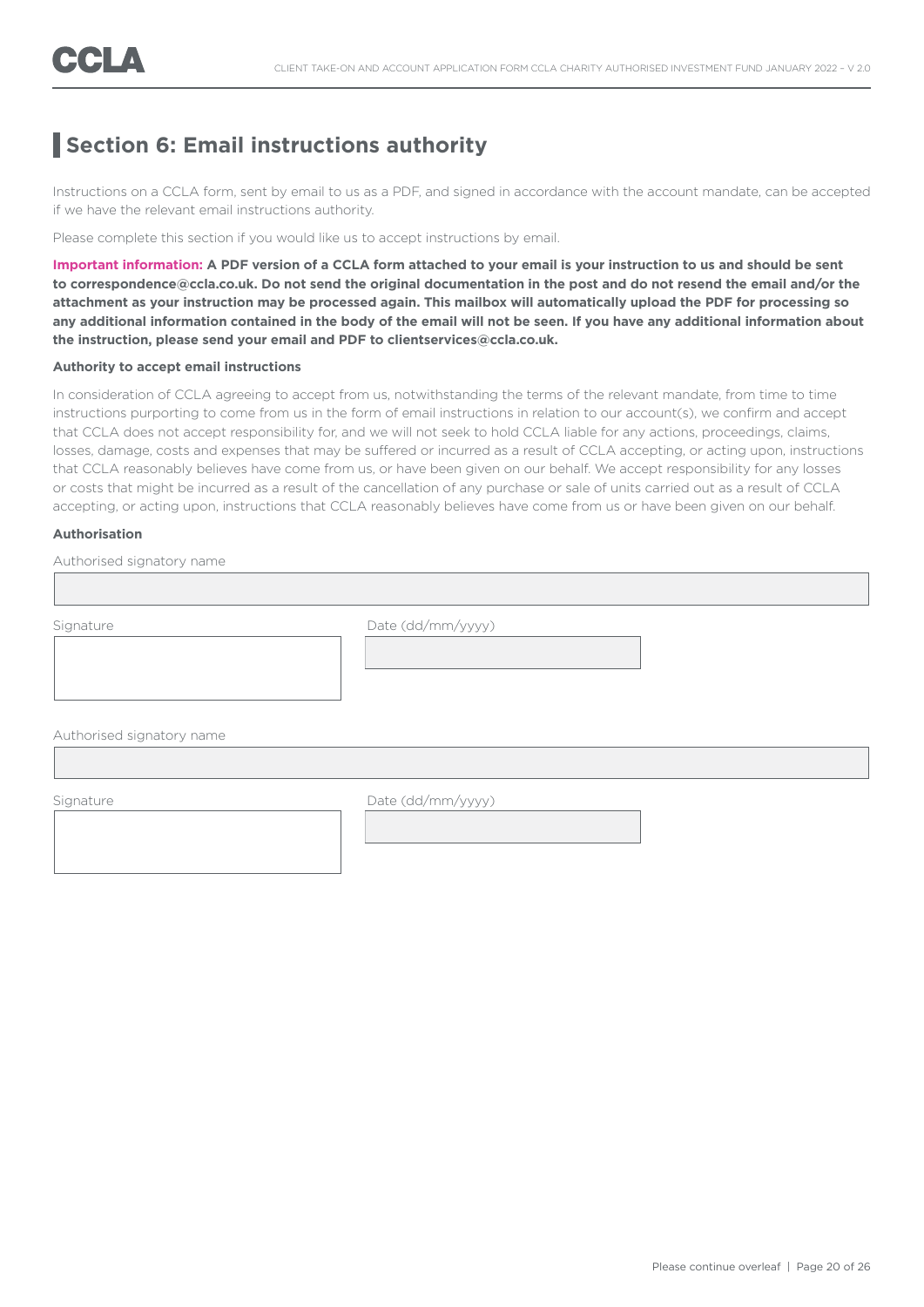### **Section 7: Check list and documentation required**

### **PLEASE TICK TO CONFIRM ALL OF THE DOCUMENTS ARE ENCLOSED.**

If you have provided us with bank account details under section 5 and section 9, please return the form with one of the following:

- an original paying-in slip
- an original cheque marked 'void'
- a certified copy of a bank statement

 If you are sending a certified copy of a bank statement, the certification must be carried out by one of the following listed below:

- Representative of an FCA or EU equivalent regulated firm (e.g. bank manager)
- Solicitor/lawyer
- Chartered accountant
- Notary
- Minister of religion
- Director of a VAT registered charity
- Officer of the British Armed Forces
- Government department official
- Official of an overseas embassy, consulate or high commission
- Any CCLA Investment Management Limited employee

#### **The professional certifying the bank statement should:**

- **• be a different person from anyone named on the form**
- **• not be related, in a relationship or living at the same address to any person named on the form**
- **• write 'Certified to be a true copy of the original seen by me' on the document**
- **• sign and date the document**
- **• print their name under the signature and add their occupation, address and telephone number.**

 If your charity is not registered with the Charity Commission for England and Wales, please attach a copy of the minutes of a recent trustee meeting for the purpose of confirming the relationship of the authorising trustee(s) to your charity. The minutes should not be any older than 12 months and the authorising trustees/executive directors as indicated in section 2 should be named in the minutes.

 If your organisation is not a church council or the charity is not required to be registered with the Charity Commission, please supply a copy of correspondence from HM Revenue & Customs stating charitable status. The correspondence must show the charity's name, address and the HM Revenue & Customs reference number. If this is not the case, an explanation must be provided in section 8.

 If you are a subsidiary charity operating on behalf of a main charity, please attach a letter from the main charity on their letterheaded paper authorising use of their registration number.

 If your charity is registered as a limited company, please attach a copy of the Certificate of Incorporation. If your charity is structured as a trust or other legal structure, please attach a copy of the trust deed or equivalent constitutional document.

 If your charity is registered with the Charity Commission, the address mentioned on the Charity Commission register must match with at least one of the addresses mentioned in the form. If this is not the case, an explanation must be provided in section 8.

 If your charity is registered with the Charity Commission for England and Wales the authorising trustees that have signed in section 2 must appear on the register.

 For the trustees who have authorised this application form and the authorised signatories appointed **who reside outside of the United Kingdom**, please attach the following evidence so we may verify your identity:

- Certified copy of passport photo page or certified copy of driving licence *and*
- Certified copy of utility bill (not more than three months old)

 Certification must be carried out by one of the following: a representative of an FCA or EU equivalent regulated firm, a solicitor/lawyer, a chartered accountant, a notary, a minister of religion, a director of a VAT registered charity, an officer of the British Armed Forces, a government department official or an official of an overseas embassy, consulate or high commission or any CCLA Investment Management Limited employee.

 The certification must include the words **'Certified to be a true copy of the original seen by me'**. The professional should be a different person, not be related, in a relationship or living at the same address to anyone named on the application form and should sign, date, print their name under the signature and add their occupation, address and telephone number, all in BLOCK CAPITALS and in English.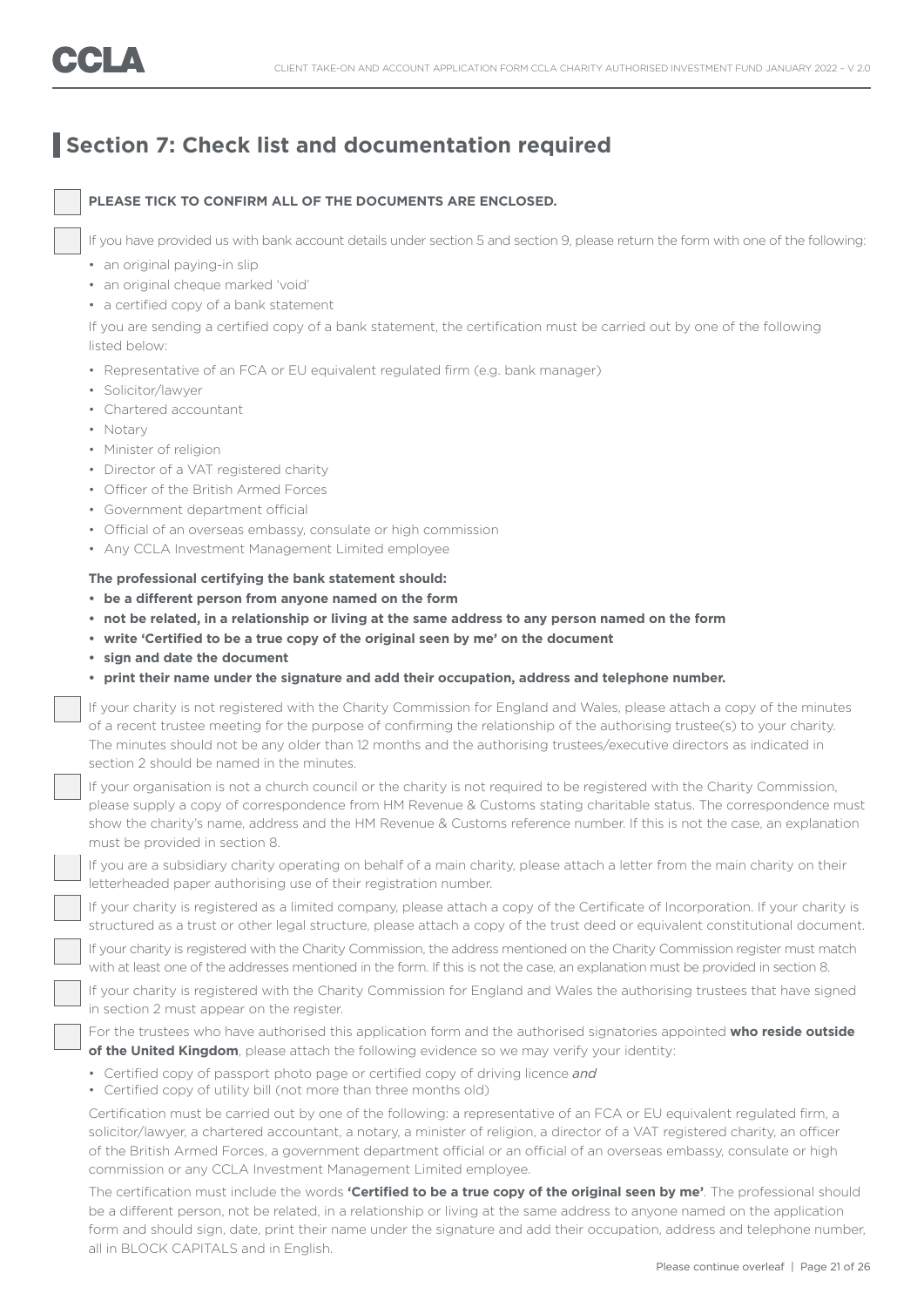### **Section 8: Additional information and notes**

**Please use this section to disclose any additional information or support requirements.**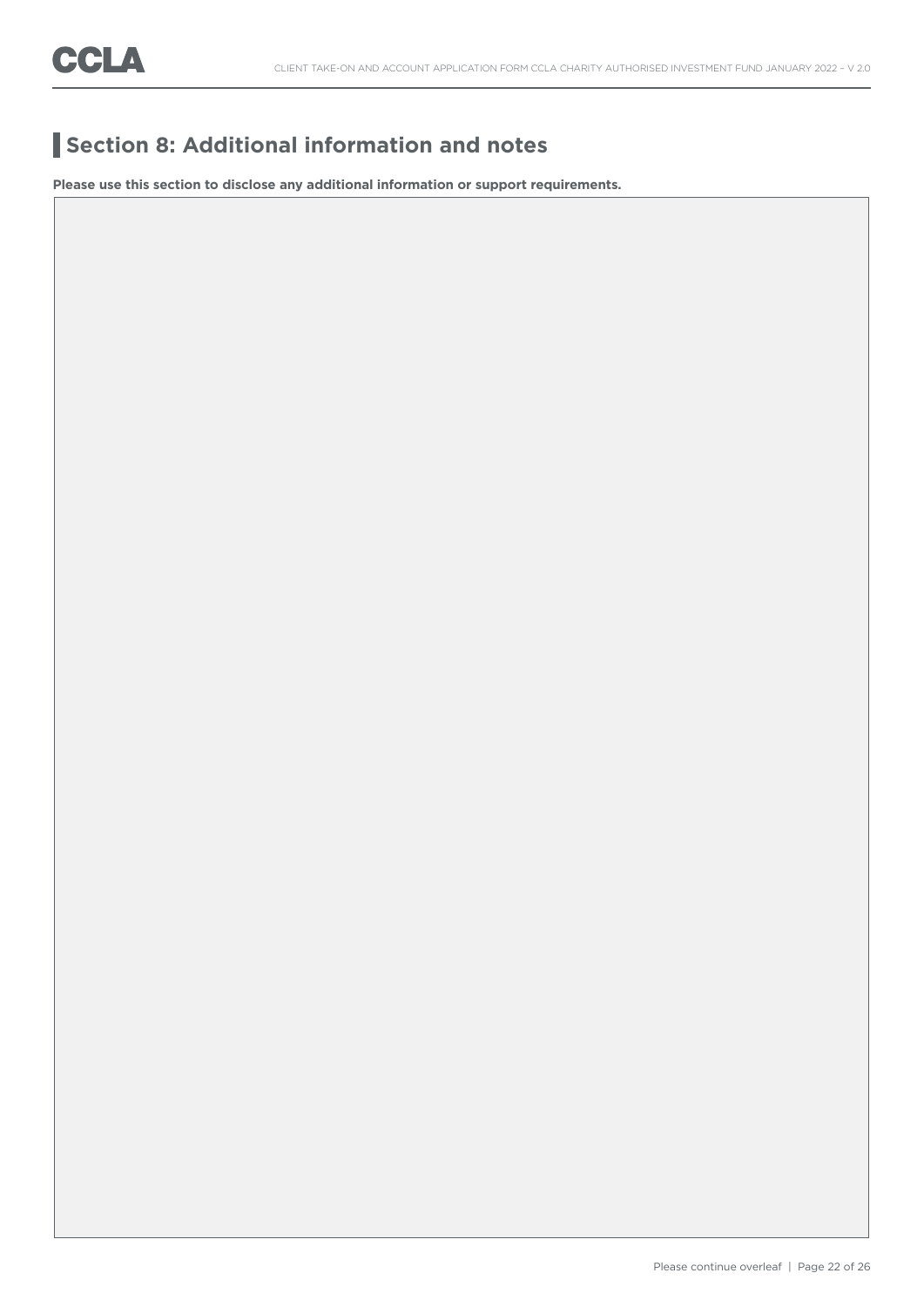### **Section 9: Account opening form**

#### **Important information:**

Please note that CCLA will contact the correspondent to arrange the opening transaction when the account(s) is open.

For transactions to be made by electronic bank transfer. CCLA will provide you with the relevant form, bank details and account reference so that you can send the payment.

For transactions made by transfer from existing CCLA fund(s). CCLA will provide you with the relevant form and account reference to complete the transaction.

For opening transactions made by transfer from your existing manager(s). CCLA can provide guidance in relation to the transfer. It will be your responsibility to arrange for your existing manager to transfer assets to CCLA. Please note that CCLA does not accept any responsibility or liability for any loss that may arise as a result of any failure or delay in the transfer of your assets.

### **The minimum permitted initial investment in the Catholic Investment Fund is £1,000. Thereafter, any amount may be invested.**

| Unit type: |                                                                                     |           |                                                                                                                                                       |  |  |  |
|------------|-------------------------------------------------------------------------------------|-----------|-------------------------------------------------------------------------------------------------------------------------------------------------------|--|--|--|
|            | Income Units                                                                        | <b>OR</b> | <b>Accumulation Units</b>                                                                                                                             |  |  |  |
|            | <b>QUARTERLY INCOME (for income units only)</b><br>Please tick one option           |           |                                                                                                                                                       |  |  |  |
|            |                                                                                     |           | Pay quarterly income to the COIF Charities Deposit Fund<br>(Payment to be made to 'HSBC as trustee of COIF Charities Deposit Fund' 24455223 40-05-30) |  |  |  |
|            | COIF Charities Deposit Fund account number<br>(to be used as the payment reference) |           |                                                                                                                                                       |  |  |  |
|            |                                                                                     |           |                                                                                                                                                       |  |  |  |
|            |                                                                                     |           | Pay quarterly income to the nominated bank account (in section 5)                                                                                     |  |  |  |
|            |                                                                                     |           |                                                                                                                                                       |  |  |  |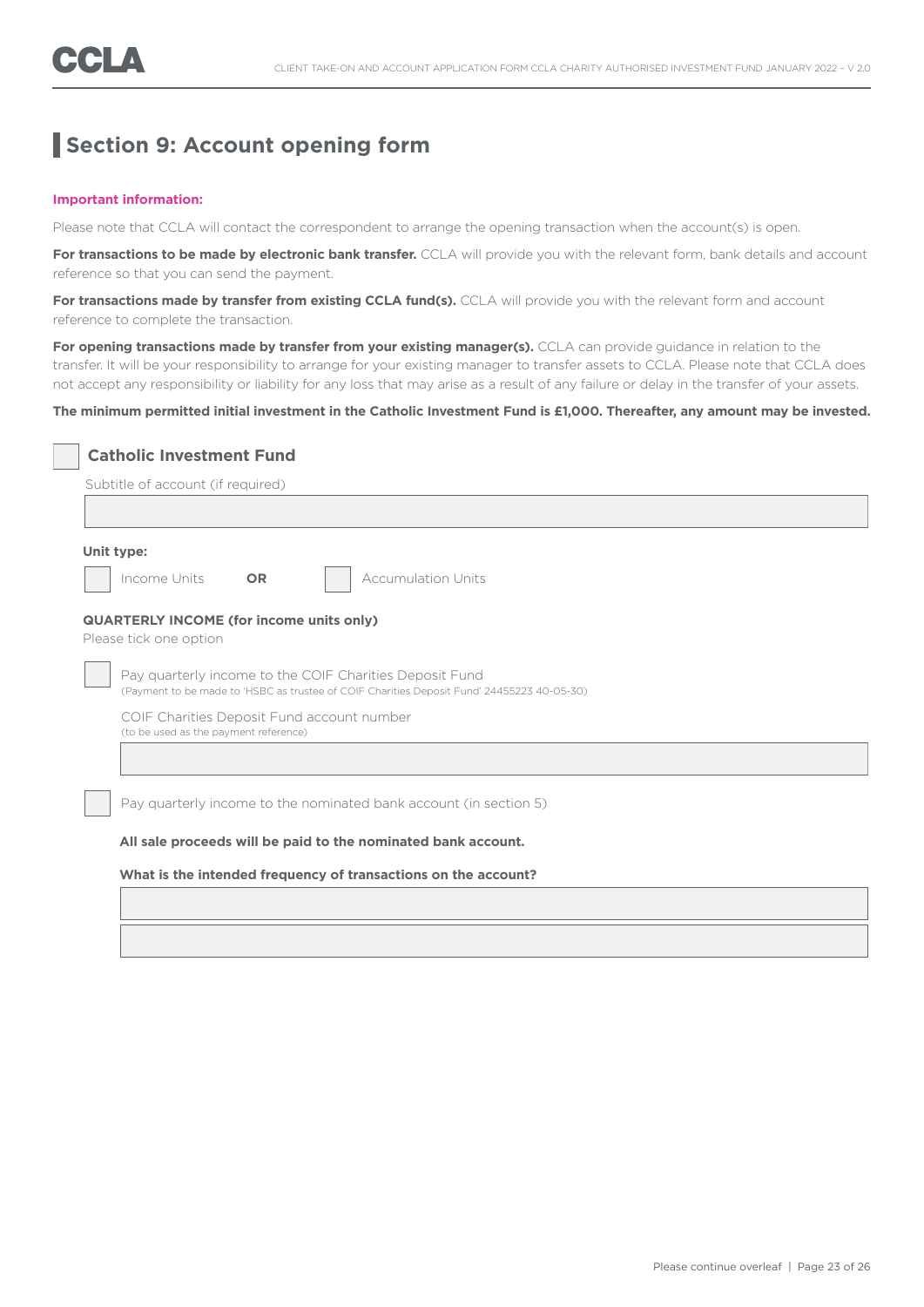### **To apply for an additional account as part of this application, please complete the following:**

| Unit type:                 |                                                                      |                                                                                                                                                       |                |                                                                                                                 |  |  |
|----------------------------|----------------------------------------------------------------------|-------------------------------------------------------------------------------------------------------------------------------------------------------|----------------|-----------------------------------------------------------------------------------------------------------------|--|--|
| Income Units               | <b>OR</b>                                                            | <b>Accumulation Units</b>                                                                                                                             |                |                                                                                                                 |  |  |
|                            | <b>QUARTERLY INCOME (for income units only)</b>                      |                                                                                                                                                       |                |                                                                                                                 |  |  |
| Please tick one option     |                                                                      |                                                                                                                                                       |                |                                                                                                                 |  |  |
|                            |                                                                      | Pay quarterly income to the COIF Charities Deposit Fund<br>(Payment to be made to 'HSBC as trustee of COIF Charities Deposit Fund' 24455223 40-05-30) |                |                                                                                                                 |  |  |
|                            | COIF Charities Deposit Fund account number                           |                                                                                                                                                       |                |                                                                                                                 |  |  |
|                            | (to be used as the payment reference)                                |                                                                                                                                                       |                |                                                                                                                 |  |  |
|                            |                                                                      |                                                                                                                                                       |                |                                                                                                                 |  |  |
|                            |                                                                      | Pay quarterly income to the nominated bank account (in section 5)                                                                                     |                |                                                                                                                 |  |  |
|                            | Pay quarterly income to a separate nominated bank account as follows |                                                                                                                                                       |                |                                                                                                                 |  |  |
|                            |                                                                      |                                                                                                                                                       |                | Important information: Payments may only be made to a bank account in the charity's name. Please see section 7  |  |  |
| nominated bank account.    |                                                                      |                                                                                                                                                       |                | for the acceptable documents required to verify the bank account. Subscription payments must originate from the |  |  |
| Bank/building society name |                                                                      |                                                                                                                                                       |                |                                                                                                                 |  |  |
|                            |                                                                      |                                                                                                                                                       |                |                                                                                                                 |  |  |
| Branch title               |                                                                      |                                                                                                                                                       |                |                                                                                                                 |  |  |
|                            |                                                                      |                                                                                                                                                       |                |                                                                                                                 |  |  |
| Account name               |                                                                      |                                                                                                                                                       |                |                                                                                                                 |  |  |
|                            |                                                                      |                                                                                                                                                       |                |                                                                                                                 |  |  |
| Sort code                  |                                                                      |                                                                                                                                                       | Account number |                                                                                                                 |  |  |
|                            |                                                                      |                                                                                                                                                       |                |                                                                                                                 |  |  |
|                            | Building society reference (if applicable)                           |                                                                                                                                                       |                |                                                                                                                 |  |  |
|                            |                                                                      |                                                                                                                                                       |                |                                                                                                                 |  |  |
|                            |                                                                      | All sale proceeds will be paid to the nominated bank account.                                                                                         |                |                                                                                                                 |  |  |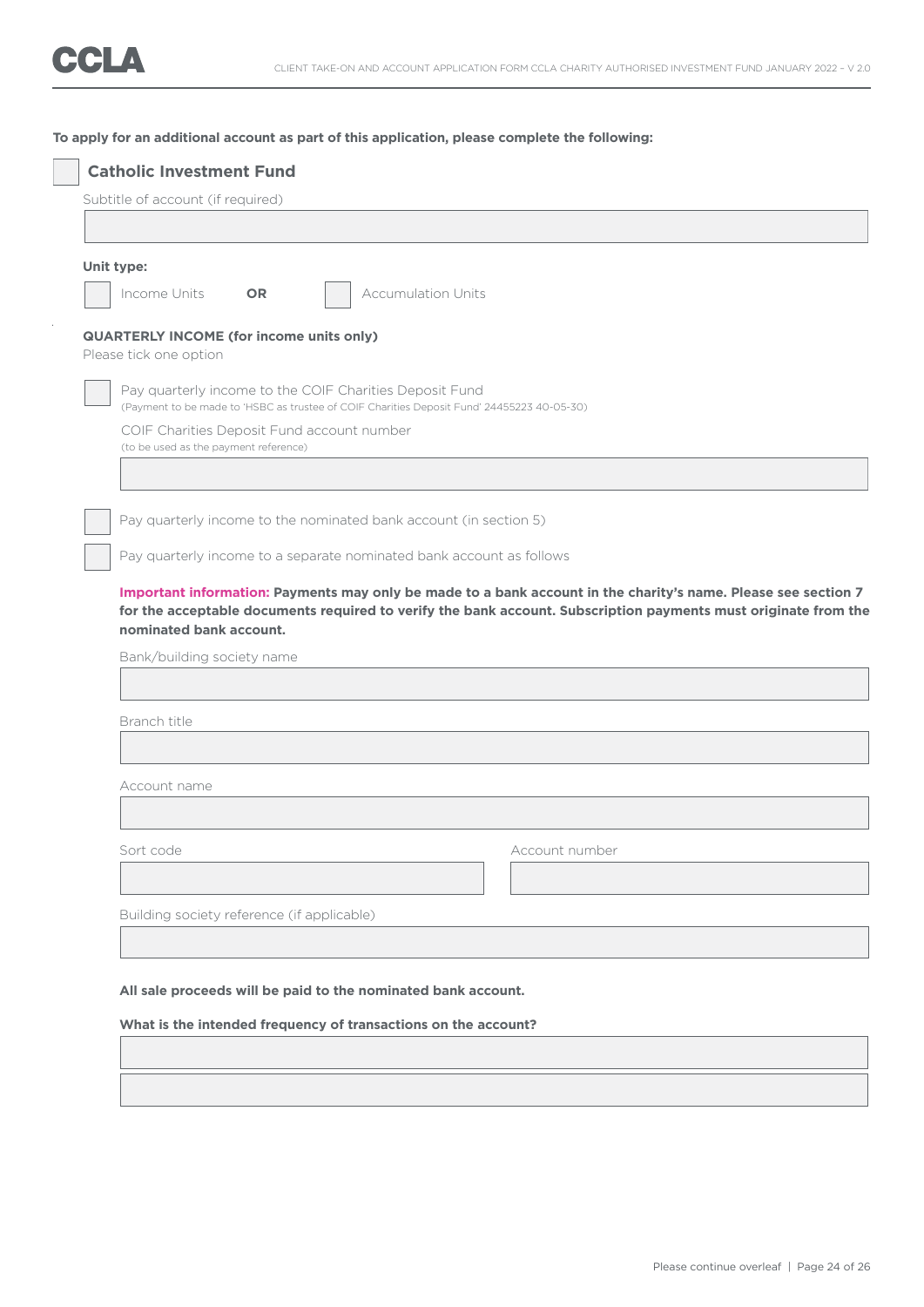#### **Important information:**

#### **Client categorisation**

CCLA is required to categorise all its clients so that they receive an appropriate level of investor protection. CCLA will categorise you as a Retail Client.

### **Conflicts of interest**

CCLA operates a Conflicts of Interest Policy to ensure that our clients are treated fairly. Our policy seeks to avoid circumstances which we consider may give rise to potential conflicts of interest and material disadvantage to our clients.

CCLA's Conflicts of Interest Policy can be found on its website at www.ccla.co.uk.

#### **Data Protection Regulation (UK GDPR)**

In accordance with our regulatory obligations, and as set out in our Privacy Notice, information will be retained for a minimum of seven years after the end of our relationship with you.

- As required under UK GDPR, consent must be given before any communication can be sent to your personal email address about services other than those already provided.
- At any time, you can ask for your personal data to be removed from CCLA databases unless it is required to be retained for legal or regulatory reasons. Please email us at clientservices@ccla.co.uk or telephone us at 0800 022 3505.
- If you change your email address, or any of the other information we hold is inaccurate or out of date, please email us at clientservices@ccla.co.uk.
- You can contact the CCLA office to receive a copy of any of your personal data currently held by us once we have received proof of your identity.
- Any details you give us will be held in accordance with current data protection legislation.
- We will not share your personal data with third parties, unless we have your permission to do so in accordance with your contract with us, or we are required to do so by law.
- We do not sell any personal data held.
- When you give us personal data, we take steps to ensure that it is treated securely. Information you send to us electronically is transmitted over the internet, but this cannot be guaranteed to be 100% secure. As a result, while we strive to protect your personal data, CCLA cannot guarantee the security of any information you transmit to us, and you do so at your own risk. Once we receive your information, we make our best effort to ensure its security on our systems mainly in password accessed databases.
- We do not collect information automatically from our website.
- Personal data will be retained in CCLA's systems which are password protected.

Please see the website for details of CCLA's Privacy Notice and full details of CCLA's Data Protection Policy are available on request.